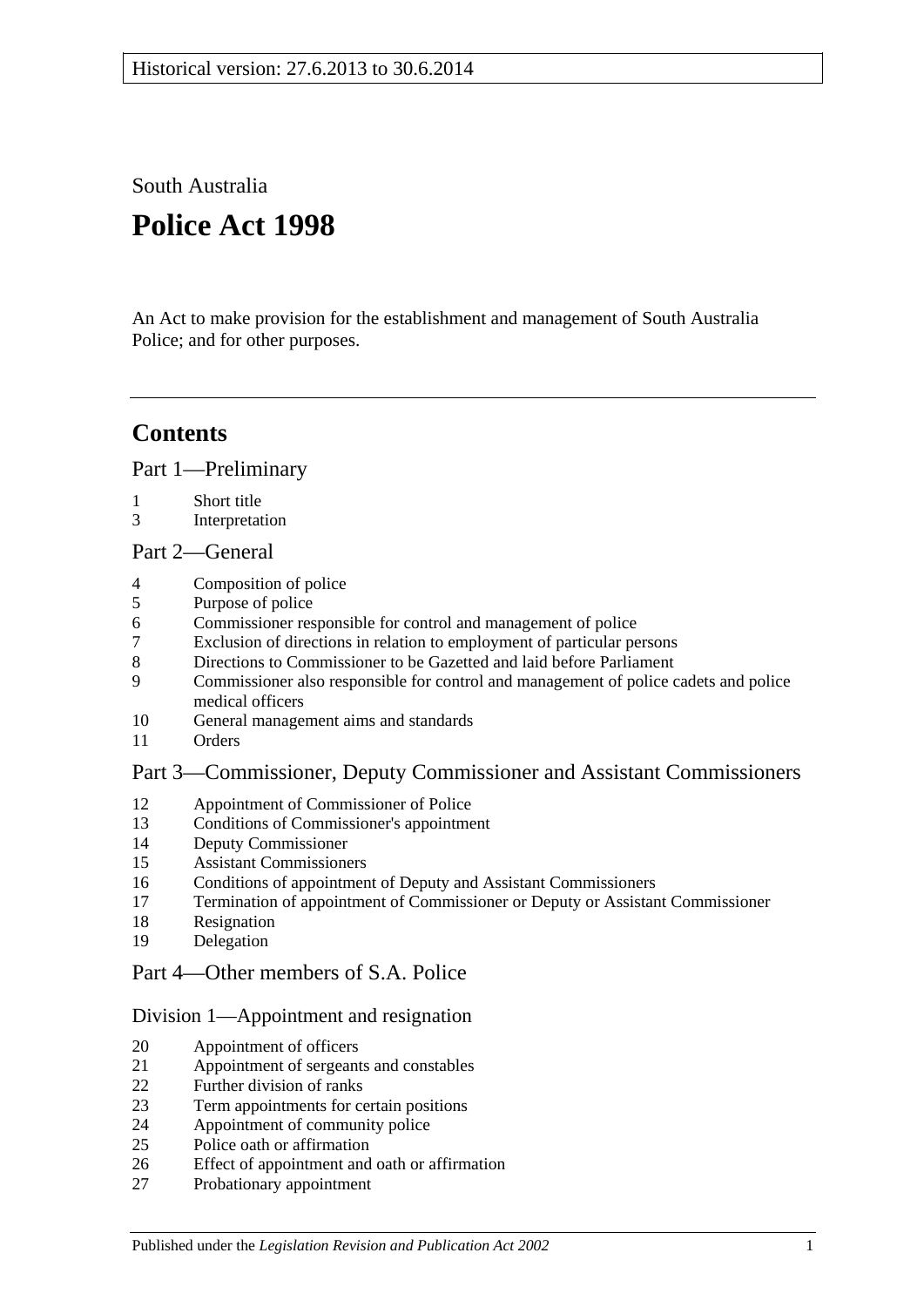- [Performance standards for officers](#page-11-0)
- Resignation [and relinquishment of official duties](#page-11-1)

#### [Division 2—Special provisions relating to community police](#page-11-2)

- [Powers, responsibilities and immunities of community police](#page-11-3)
- [Suspension or termination of appointment of community police](#page-11-4)
- [Conditions of appointment of community police](#page-12-0)

#### [Part 5—Police cadets and police medical officers](#page-12-1)

- [Police cadets](#page-12-2)
- [Suspension or termination of appointment of police cadets](#page-12-3)
- [Resignation and relinquishment of official duties](#page-12-4)
- [Police medical officers](#page-12-5)

#### Part [6—Misconduct and discipline of police and police cadets](#page-12-6)

- [Code of conduct](#page-12-7)
- [Report and investigation of breach of Code](#page-13-0)
- [Charge for breach of Code](#page-13-1)
- [Orders for punishment following offence or charge of breach of Code](#page-13-2)
- [Suspension where charge of offence or breach of Code](#page-14-0)
- [Minor misconduct](#page-15-0)
- [Right to apply for review of informal inquiry etc](#page-16-0)
- [Monitoring of informal inquiries etc](#page-17-0)

#### [Part 7—Termination and transfer of police](#page-17-1)

- [Physical or mental disability or illness](#page-17-2)
- [Unsatisfactory performance](#page-17-3)
- [Power to transfer](#page-18-0)

#### [Part 8—Review of certain termination, transfer and promotion decisions](#page-18-1)

#### [Division 1—Termination reviews](#page-18-2)

- [Right of review](#page-18-3)
- [Determination of application](#page-19-0)
- [Reasons for decision](#page-19-1)
- [Appeal from decision of Tribunal](#page-19-2)

#### [Division 2—Transfer reviews](#page-19-3)

[Review of certain transfers](#page-19-4)

#### [Division 3—Promotion reviews](#page-20-0)

- [Interpretation and application](#page-20-1)
- [Processes for appointment or nomination for prescribed promotional positions](#page-20-2)
- [Right of review](#page-20-3)
- [Grounds for application for review](#page-20-4)
- [Determination of application](#page-21-0)
- [Determination of question of eligibility for appointment](#page-21-1)
- [Part 9—Special constables](#page-21-2)
- [Appointment of special constables](#page-21-3)
- [Oath or affirmation by special constables](#page-21-4)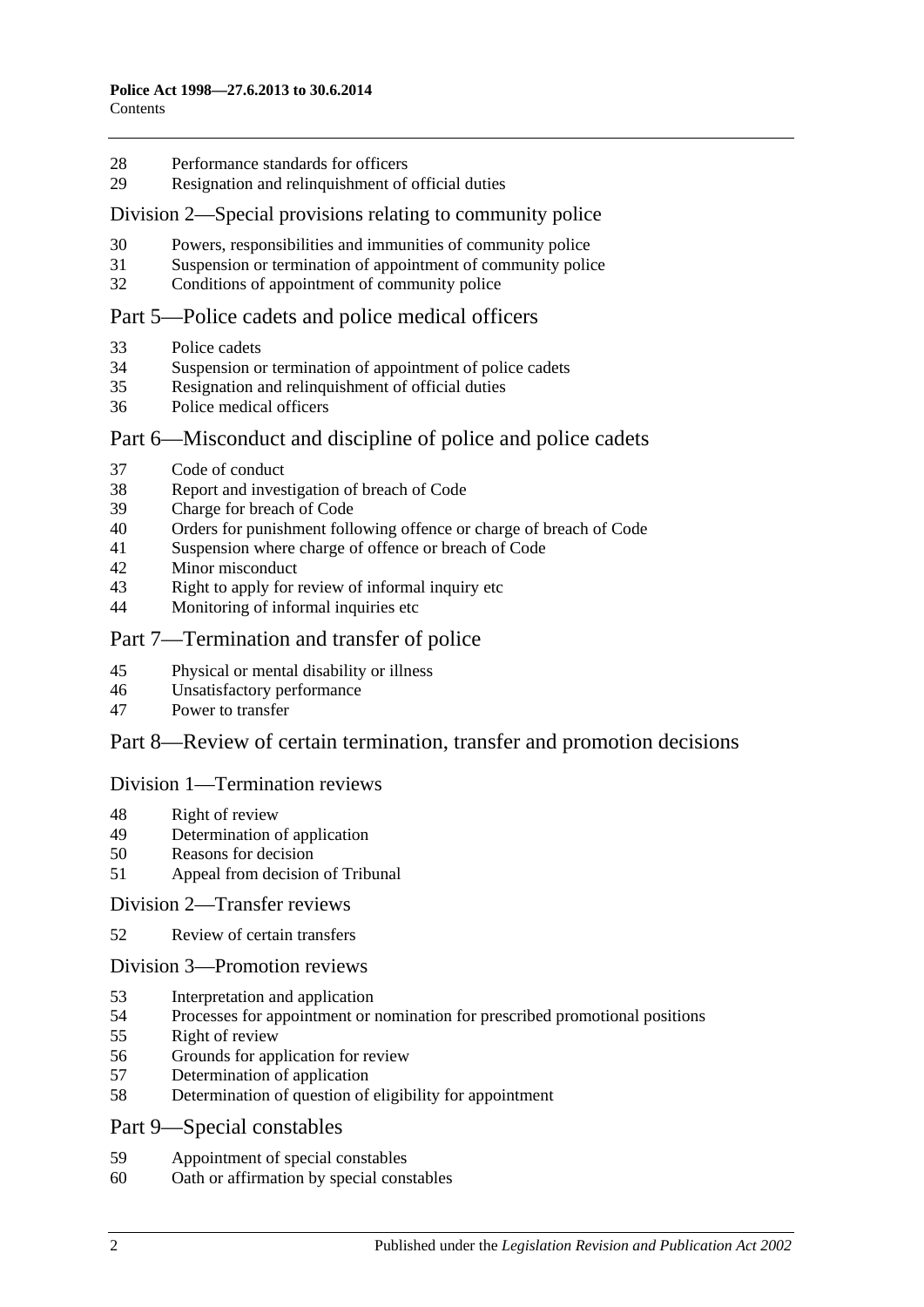- 61 [Duties and powers of special constables](#page-21-5)
- 62 [Suspension or termination of appointment of special constables](#page-22-0)
- 63 [Allowances and equipment for special constables](#page-22-1)

#### [Part 10—Miscellaneous](#page-22-2)

- 64 [Appointment and promotion procedures](#page-22-3)
- 65 [Protection from liability for members of S.A. Police](#page-22-4)
- 66 [Members subject to duty in or outside State](#page-22-5)
- 67 [Divestment or suspension of powers](#page-23-0)
- 68 [Duty to deliver up equipment etc](#page-23-1)
- 69 [False statements in applications for appointment](#page-23-2)
- 70 [Suspension or revocation of suspension under Act or regulations](#page-23-3)
- 71 [Evidence of appointment](#page-24-0)
- 72 [Execution of process](#page-24-1)
- 73 [Allowances](#page-24-2)
- 74 [Impersonating police and unlawful possession of police property](#page-25-0)
- 74A [Special provisions relating to criminal intelligence](#page-25-1)
- 75 [Annual reports by Commissioner](#page-26-0)
- 76 [Regulations](#page-26-1)

# [Schedule 1—Police Review Tribunal](#page-27-0)

- 1 [Constitution of Tribunal](#page-27-1)<br>2 Secretary to Tribunal
- [Secretary to Tribunal](#page-27-2)
- 3 [Proceedings before Tribunal](#page-27-3)
- 4 [Powers of Tribunal](#page-28-0)
- 5 [Practice and procedure](#page-28-1)

# [Schedule 2—Transitional provisions](#page-28-2)

2 [Transitional provisions](#page-28-3)

[Legislative history](#page-30-0)

# <span id="page-2-0"></span>**The Parliament of South Australia enacts as follows:**

# **Part 1—Preliminary**

#### <span id="page-2-1"></span>**1—Short title**

This Act may be cited as the *Police Act 1998*.

# <span id="page-2-2"></span>**3—Interpretation**

In this Act—

*Assistant Commissioner* means an Assistant Commissioner of Police appointed under Part 3:

*Code* means the Code of Conduct established by regulation under [Part 6;](#page-12-6)

*Commissioner* means the Commissioner of Police appointed under [Part 3;](#page-5-1)

*community constable* means a person appointed under [Part 4](#page-9-0) to be a community constable, and *community police* means community constables as a group;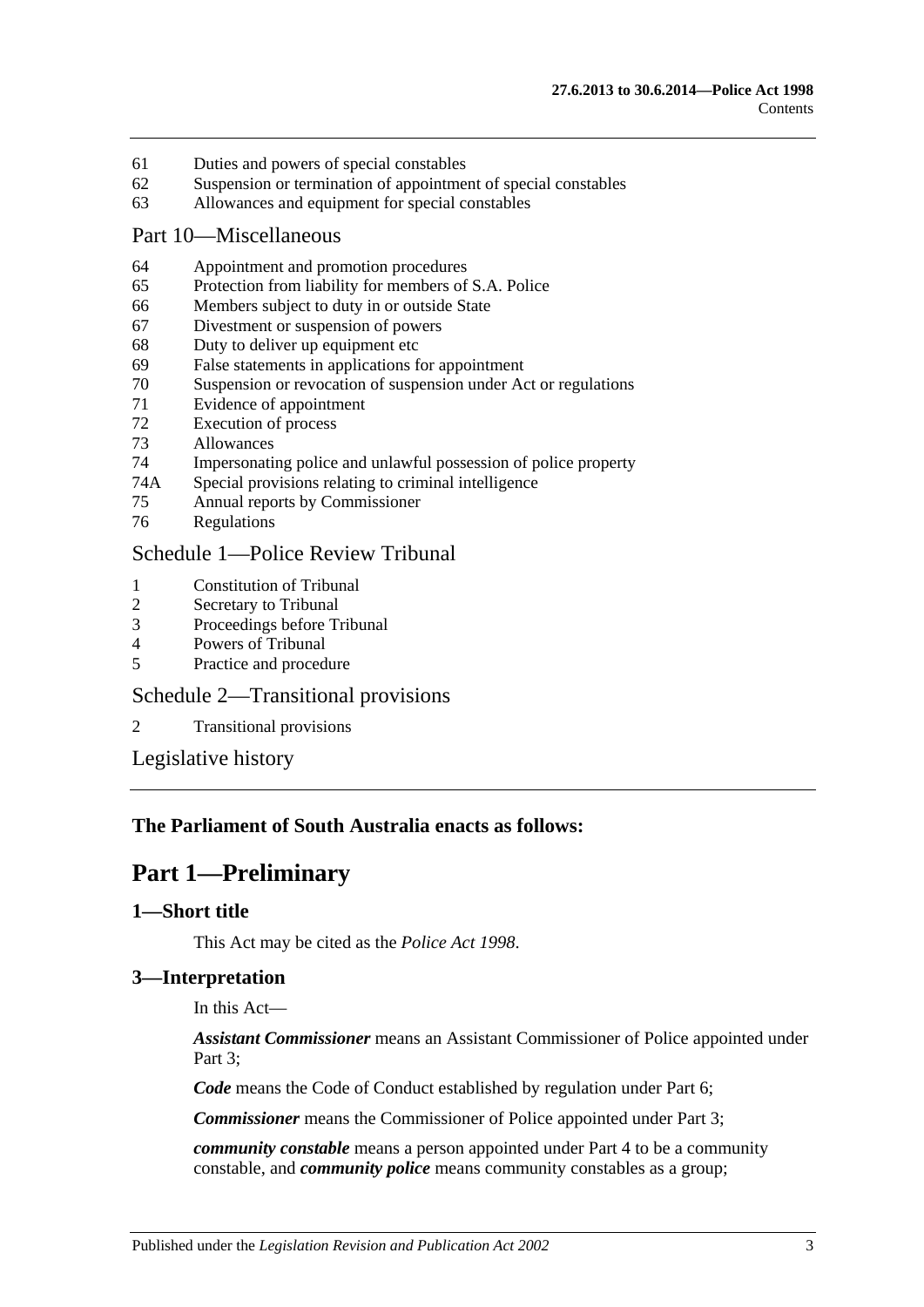*Deputy Commissioner* means the Deputy Commissioner of Police appointed under Part 3:

*member of S.A. Police* means the Commissioner, the Deputy Commissioner or an Assistant Commissioner or any person appointed under [Part 4,](#page-9-0) but does not include a police cadet, police medical officer or special constable;

*merit*, in relation to selection processes for filling positions, means—

- (a) the extent to which each of the applicants has a record of good conduct and integrity; and
- (b) the extent to which each of the applicants has abilities, aptitude, skills, qualifications, knowledge, experience (including community experience), potential for development and personal qualities relevant to the carrying out of the duties in question; and
- (c) the manner in which each of the applicants carried out any previous employment or occupational duties or functions;

*minor misconduct* means conduct of a kind agreed or determined to constitute minor misconduct and set out in a notice tabled before both Houses of Parliament under section 3 of the *[Police \(Complaints and Disciplinary Proceedings\) Act](http://www.legislation.sa.gov.au/index.aspx?action=legref&type=act&legtitle=Police%20(Complaints%20and%20Disciplinary%20Proceedings)%20Act%201985) 1985*;

*officer* means a member of S.A. Police of or above the rank of inspector;

*police cadet* means a person appointed under [Part 5](#page-12-1) to be a police cadet;

*Police Disciplinary Tribunal* means the Police Disciplinary Tribunal established under the *[Police \(Complaints and Disciplinary Proceedings\) Act](http://www.legislation.sa.gov.au/index.aspx?action=legref&type=act&legtitle=Police%20(Complaints%20and%20Disciplinary%20Proceedings)%20Act%201985) 1985*;

*Police Ombudsman* means the Police Ombudsman established under the *[Police](http://www.legislation.sa.gov.au/index.aspx?action=legref&type=act&legtitle=Police%20(Complaints%20and%20Disciplinary%20Proceedings)%20Act%201985)  [\(Complaints and Disciplinary Proceedings\) Act](http://www.legislation.sa.gov.au/index.aspx?action=legref&type=act&legtitle=Police%20(Complaints%20and%20Disciplinary%20Proceedings)%20Act%201985) 1985*;

*Police Review Tribunal* means the Police Review Tribunal established under [Schedule](#page-27-0) 1;

*South Australia Police* or *S.A. Police* see [section](#page-3-1) 4;

*selection processes* means processes by which applications are sought and applicants selected for the purpose of filling a position;

*special constable* means a person appointed under [Part 9](#page-21-2) to be a special constable.

# <span id="page-3-0"></span>**Part 2—General**

# <span id="page-3-1"></span>**4—Composition of police**

*South Australia Police* (in this Act referred to as *S.A. Police*) consists of—

- (a) the Commissioner of Police; and
- (b) the Deputy Commissioner of Police; and
- (c) the Assistant Commissioners of Police; and
- (d) the other officers and members (including community constables) appointed under [Part 4.](#page-9-0)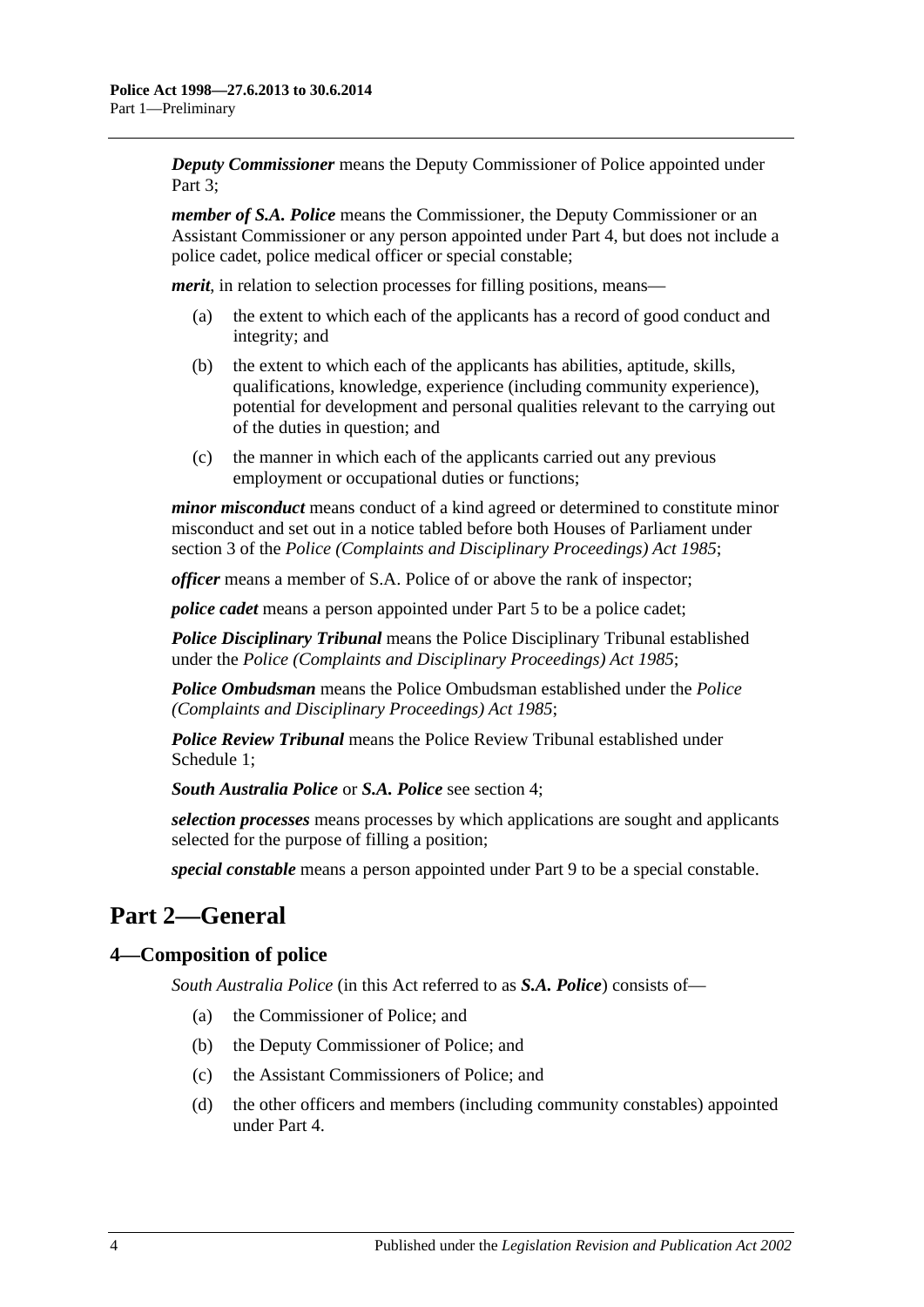# <span id="page-4-0"></span>**5—Purpose of police**

The purpose of S.A. Police is to reassure and protect the community in relation to crime and disorder by the provision of services to—

- (a) uphold the law; and
- (b) preserve the peace; and
- (c) prevent crime; and
- (d) assist the public in emergency situations; and
- (e) co-ordinate and manage responses to emergencies; and
- (f) regulate road use and prevent vehicle collisions.

#### <span id="page-4-1"></span>**6—Commissioner responsible for control and management of police**

Subject to this Act and any written directions of the Minister, the Commissioner is responsible for the control and management of S.A. Police.

# <span id="page-4-2"></span>**7—Exclusion of directions in relation to employment of particular persons**

No Ministerial direction may be given to the Commissioner in relation to the appointment, transfer, remuneration, discipline or termination of a particular person.

# <span id="page-4-3"></span>**8—Directions to Commissioner to be Gazetted and laid before Parliament**

The Minister must cause a copy of any direction given to the Commissioner to be—

- (a) published in the Gazette within eight days of the date of the direction; and
- (b) laid before each House of Parliament within six sitting days of the date of the direction if Parliament is then in session, or, if not, within six sitting days after the commencement of the next session of Parliament.

# <span id="page-4-4"></span>**9—Commissioner also responsible for control and management of police cadets and police medical officers**

The Commissioner is also responsible for the control and management of the police cadets and police medical officers.

#### <span id="page-4-5"></span>**10—General management aims and standards**

- (1) The Commissioner must ensure that management practices are followed with respect to S.A. Police and the police cadets and police medical officers that are directed towards—
	- (a) effective, responsive and efficient delivery of services; and
	- (b) maintenance of structures, systems and processes that are not excessively formal and can adapt quickly to changing demands; and
	- (c) development, encouragement and full utilisation of the abilities of all personnel through ongoing training and education and appropriate remuneration; and
	- (d) effective, prudent and fully accountable management of resources; and
	- (e) continuous improvement in the delivery of services.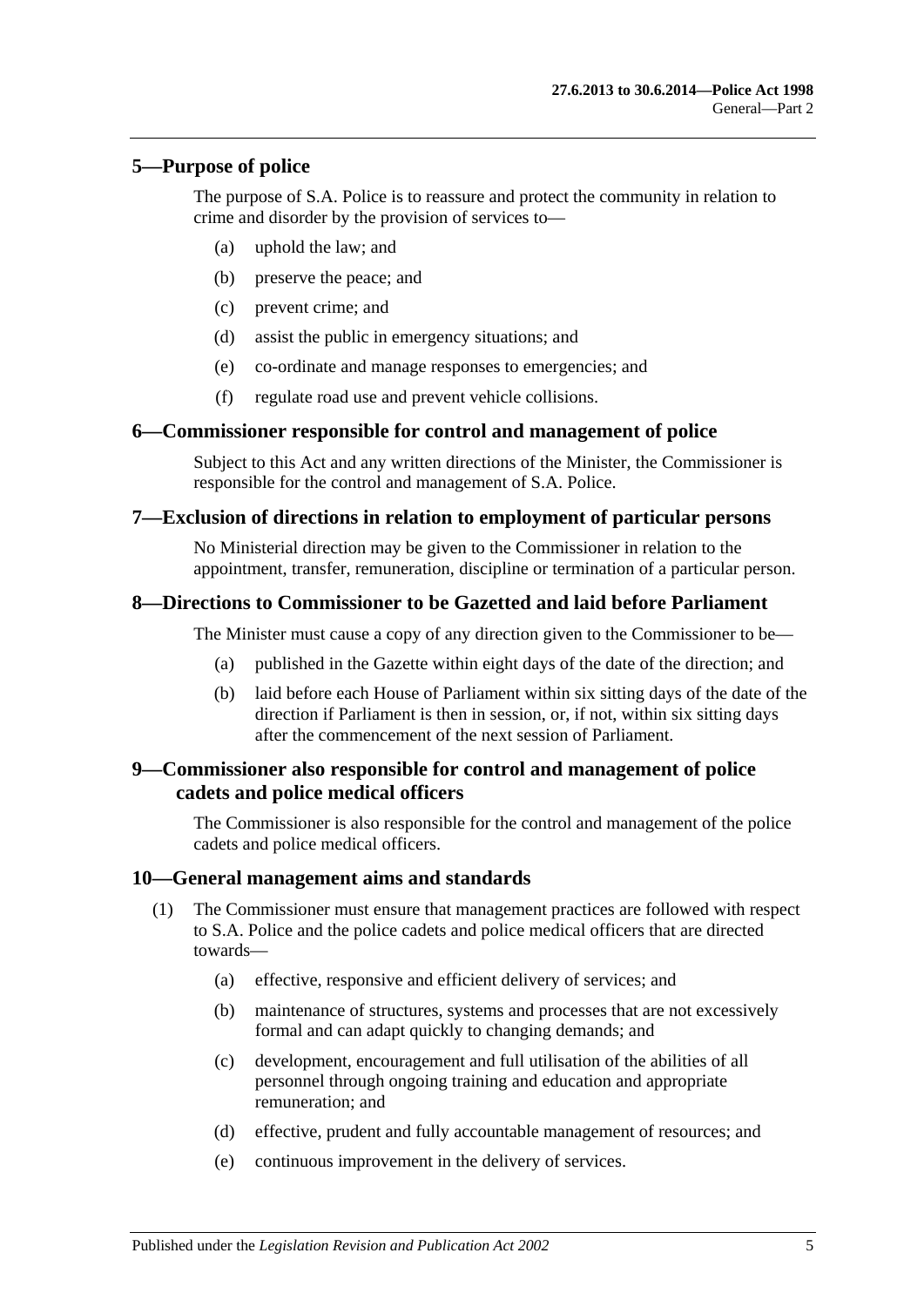- (2) With respect to personnel management, the Commissioner must ensure that practices are followed under which—
	- (a) selection processes for filling positions are based on a proper assessment of merit; and
	- (b) employees are treated fairly and consistently and are not subjected to arbitrary or capricious administrative decisions; and
	- (c) there is no unlawful discrimination against employees or persons seeking to become employees; and
	- (d) the diversity of personnel is used to advantage; and
	- (e) equal opportunities for promotion and advancement are afforded to all employees; and
	- (f) employees are afforded reasonable avenues of redress against improper or unreasonable administrative decisions; and
	- (g) working conditions are kept safe and healthy; and
	- (h) there is no nepotism or patronage.

# <span id="page-5-0"></span>**11—Orders**

- (1) The Commissioner may make or give general or special orders, not inconsistent with this Act, for the control and management of S.A. Police and the police cadets and police medical officers.
- (2) The orders may make provision concerning—
	- (a) the various duties to be performed; and
	- (b) the manner in which and the time and place at which the various duties are to be performed and any other matters relating to their performance; and
	- (c) the requirements or qualifications for appointment or promotion; and
	- (d) other matters that the Commissioner considers relevant to the control and management of S.A. Police and the police cadets and police medical officers.
- (3) The general or special orders of the Commissioner—
	- (a) may be varied or revoked by the Commissioner; and
	- (b) will not be taken to be a form of subordinate legislation to which the *[Subordinate Legislation Act](http://www.legislation.sa.gov.au/index.aspx?action=legref&type=act&legtitle=Subordinate%20Legislation%20Act%201978) 1978* applies.
- (4) The power of the Commissioner to give binding orders or directions is not restricted by the provision for the making of general or special orders or the contents of any general or special orders.

# <span id="page-5-1"></span>**Part 3—Commissioner, Deputy Commissioner and Assistant Commissioners**

#### <span id="page-5-2"></span>**12—Appointment of Commissioner of Police**

The Governor may appoint a person to be the Commissioner of Police.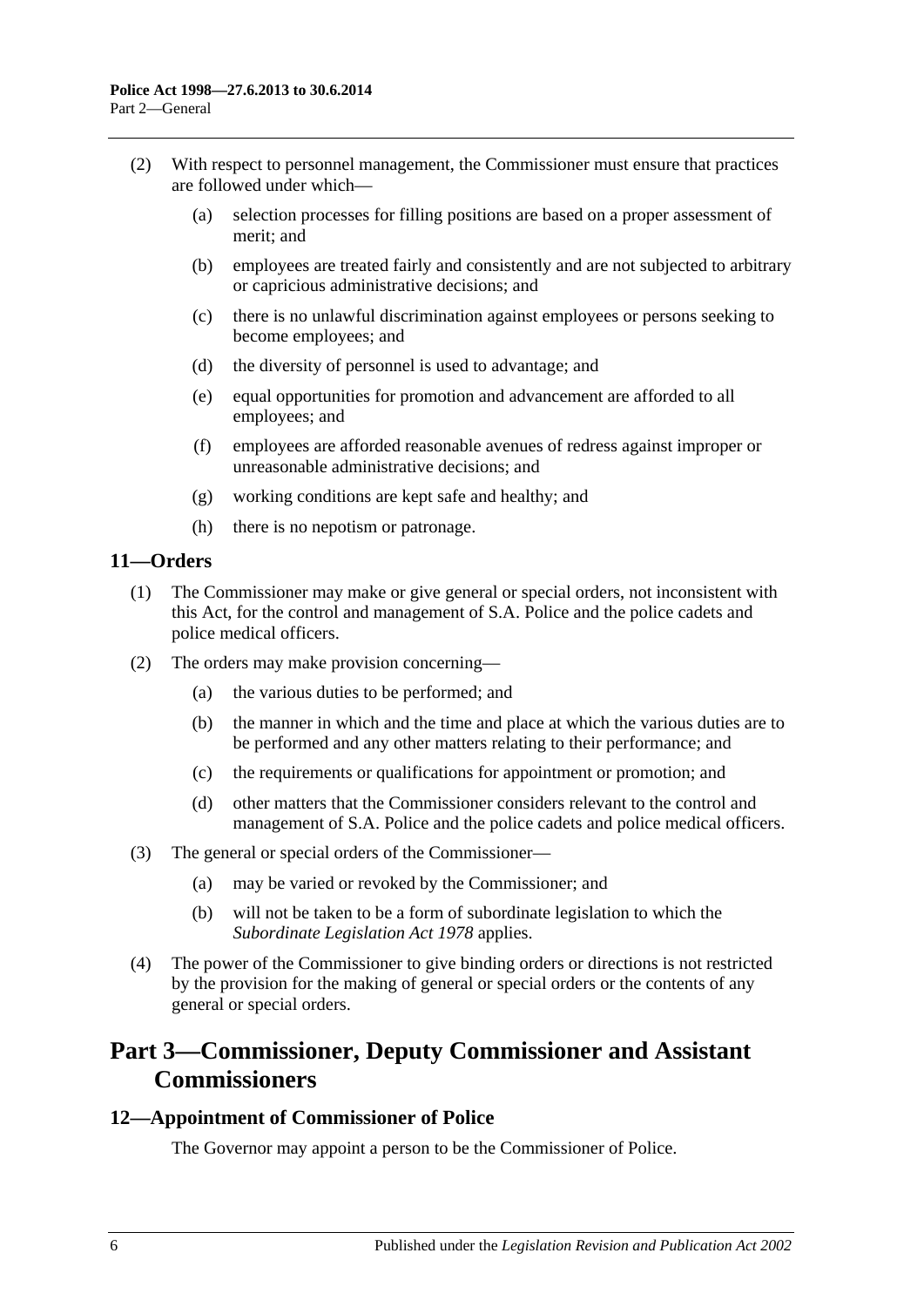### <span id="page-6-0"></span>**13—Conditions of Commissioner's appointment**

- (1) The conditions of appointment of the Commissioner are to be subject to a contract between the Commissioner and the Premier.
- (2) The contract must specify—
	- (a) that the Commissioner is appointed for a term not exceeding five years specified in the contract and is eligible for reappointment; and
	- (b) that the Commissioner is to meet performance standards as set from time to time by the Minister (which must be consistent with the aims and requirements of this Act); and
	- (c) that the Commissioner is entitled to remuneration and other benefits specified in the contract; and
	- (d) the sums representing the values of the benefits (other than remuneration); and
	- (e) the total remuneration package value under the contract.
- (3) The decision whether to reappoint at the end of a term of appointment must be made and notified to the Commissioner not less than three months before the end of the term.
- (4) The remuneration and other monetary benefits under the contract are a charge on the Consolidated Account of the State which is appropriated to the necessary extent.
- (5) The Minister must, on setting or varying the performance standards to be met by the Commissioner, cause a statement of the standards or variation to be laid before each House of Parliament within six sitting days if Parliament is then in session or, if not, within six sitting days after the commencement of the next session of Parliament.
- (6) The Minister must, on notifying a person of a decision not to reappoint the person as the Commissioner at the end of a term of appointment, cause a statement of the reasons for that decision to be laid before each House of Parliament within six sitting days if Parliament is then in session or, if not, within six sitting days after the commencement of the next session of Parliament.

# <span id="page-6-1"></span>**14—Deputy Commissioner**

- (1) The Governor may appoint a Deputy Commissioner of Police.
- (2) The Deputy Commissioner must exercise and perform such of the powers, authorities, duties and functions of the Commissioner as the Commissioner may direct (either generally or in a special case).
- (3) When the Commissioner is absent from duty because of illness or for any other reason, or during a vacancy in the position of the Commissioner, the Deputy Commissioner may exercise and perform all the powers, authorities, duties, and functions conferred or imposed on the Commissioner by or under this or another Act or any law.

#### <span id="page-6-2"></span>**15—Assistant Commissioners**

(1) The Commissioner may appoint as many Assistant Commissioners of Police as the Commissioner thinks necessary.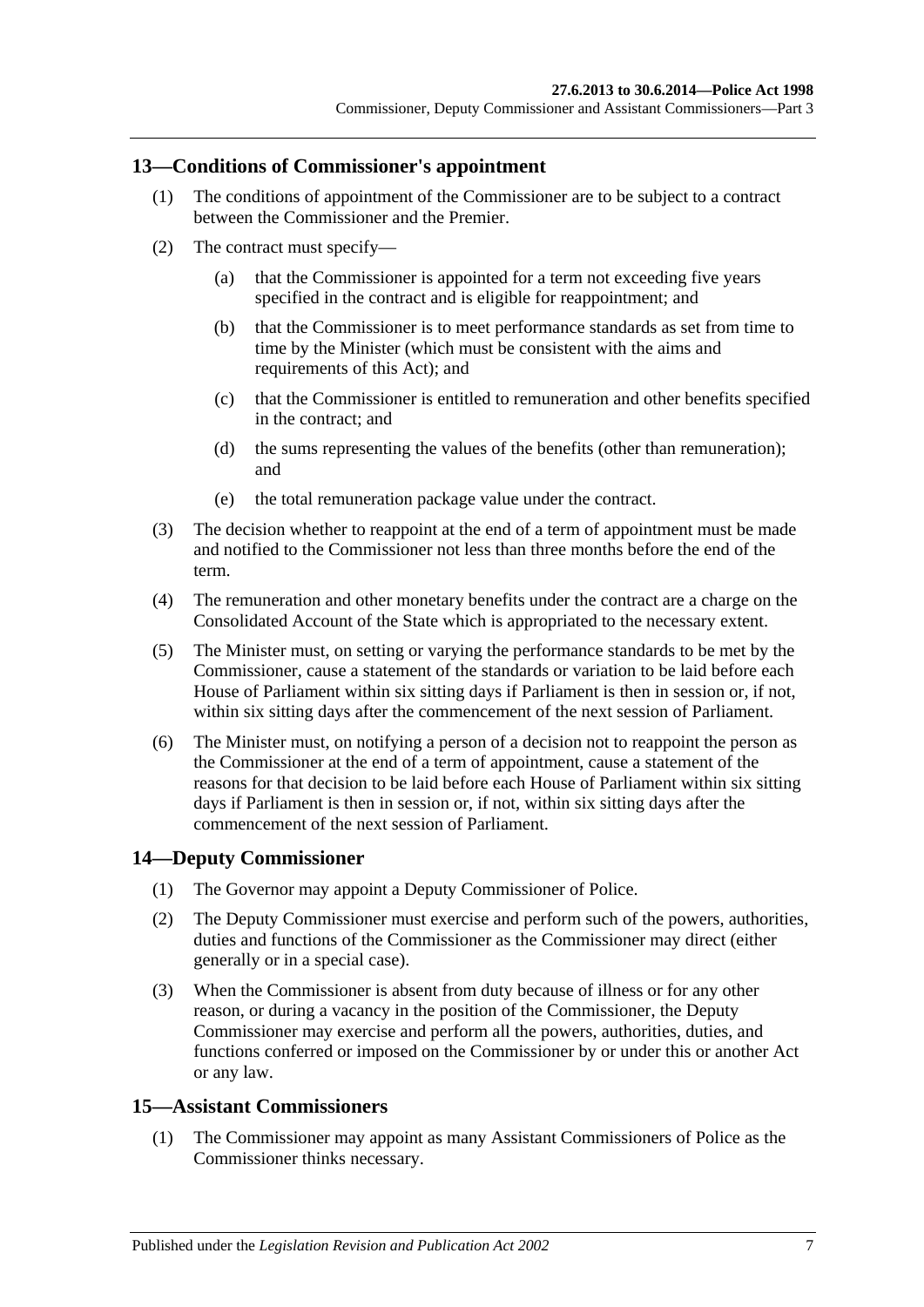Part 3—Commissioner, Deputy Commissioner and Assistant Commissioners

- (2) When the Deputy Commissioner is absent from duty because of illness or for any other reason, or during a vacancy in the position of the Deputy Commissioner—
	- (a) the Assistant Commissioner nominated in writing by the Commissioner; or
	- (b) if that Assistant Commissioner is absent from duty for any reason, the Assistant Commissioner who is the most senior Assistant Commissioner on duty at the time,

may exercise and perform all the powers, authorities, duties and functions conferred or imposed on the Deputy Commissioner.

#### <span id="page-7-0"></span>**16—Conditions of appointment of Deputy and Assistant Commissioners**

- (1) The conditions of appointment of the Deputy Commissioner or an Assistant Commissioner are to be subject to a contract between the Deputy or Assistant Commissioner and the Commissioner.
- (2) The contract must specify—
	- (a) that the Deputy or Assistant Commissioner is appointed for a term not exceeding five years specified in the contract and is eligible for reappointment; and
	- (b) that the Deputy or Assistant Commissioner is to meet performance standards as set from time to time by the Commissioner and published in the Gazette; and
	- (c) that the Deputy or Assistant Commissioner is entitled to remuneration and other benefits specified in the contract; and
	- (d) the sums representing the values of the benefits (other than remuneration); and
	- (e) the total remuneration package value under the contract.
- (3) The decision whether to reappoint at the end of a term of appointment must be made and notified to the Deputy or Assistant Commissioner not less than three months before the end of the term.
- (4) If, immediately before a person was first appointed as an Assistant Commissioner, he or she held an appointment under this Act or the Act repealed by this Act (the person's *former appointment*), the person is, on not being reappointed at the end of a term of appointment, entitled to an appointment at the same rank as the person's former appointment.

# <span id="page-7-1"></span>**17—Termination of appointment of Commissioner or Deputy or Assistant Commissioner**

- (1) The appointment of the Commissioner or Deputy Commissioner may be terminated by the Governor and the appointment of an Assistant Commissioner may be terminated by the Commissioner on the ground that the Commissioner or Deputy or Assistant Commissioner—
	- (a) has been guilty of misconduct; or
	- (b) has been convicted of an offence punishable by imprisonment; or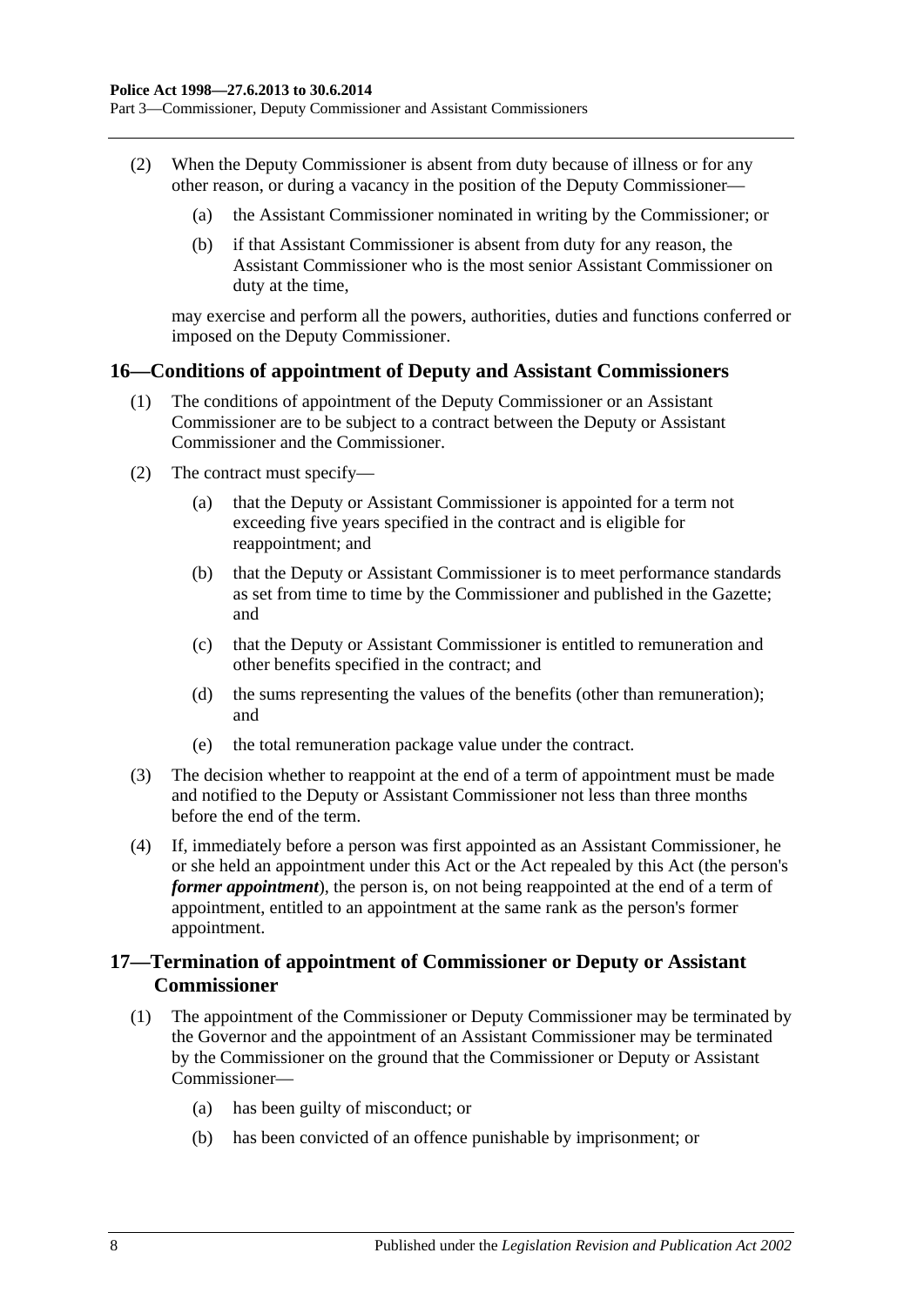- (c) has engaged in any remunerative employment, occupation or business outside official duties without the consent of the Minister in the case of the Commissioner or the Deputy Commissioner, or the consent of the Commissioner in the case of an Assistant Commissioner; or
- (d) has become bankrupt or has applied to take the benefit of a law for the relief of insolvent debtors; or
- (e) has, because of mental or physical incapacity, failed to carry out duties satisfactorily or to the performance standards set under the contract relating to his or her appointment; or
- (f) has, for any other reason, failed to carry out duties in a manner that satisfies the performance standards set under the contract relating to his or her appointment.
- (2) The Minister must, on terminating the appointment of the Commissioner, cause a statement of the reasons for that decision to be laid before each House of Parliament within six sitting days if Parliament is then in session or, if not, within six sitting days after the commencement of the next session of Parliament.

# <span id="page-8-0"></span>**18—Resignation**

- (1) The Commissioner or the Deputy Commissioner may resign by not less than three months notice in writing to the Minister (unless notice of a shorter period is accepted by the Minister).
- (2) An Assistant Commissioner may resign by not less than three months notice in writing to the Commissioner (unless notice of a shorter period is accepted by the Commissioner).

#### <span id="page-8-1"></span>**19—Delegation**

- (1) The Commissioner may, by instrument in writing, delegate any of the powers or functions conferred on, or assigned to, the Commissioner by or under this or any other Act—
	- (a) to a particular person; or
	- (b) to the person for the time being occupying a particular position.
- (2) A power or function delegated under this section may, if the instrument of delegation so provides, be subdelegated.
- (3) A delegation or subdelegation under this section—
	- (a) may be absolute or conditional; and
	- (b) does not derogate from the power of the delegator to act personally in any matter; and
	- (c) is revocable at will by the delegator.
- (4) A copy of every instrument of delegation issued by the Commissioner under this section must be retained as part of the records of S.A. Police.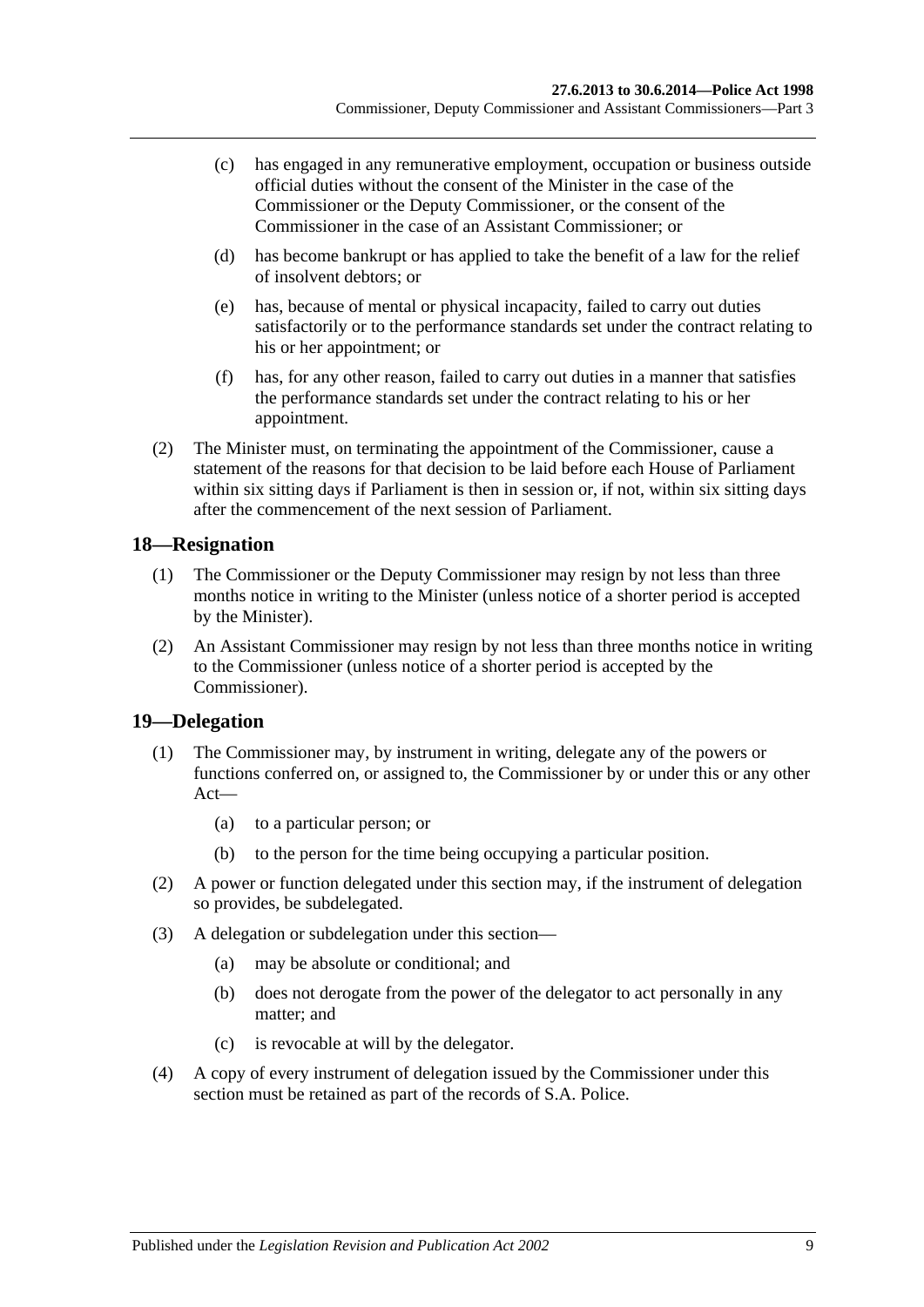# <span id="page-9-0"></span>**Part 4—Other members of S.A. Police**

# <span id="page-9-1"></span>**Division 1—Appointment and resignation**

# <span id="page-9-2"></span>**20—Appointment of officers**

The Commissioner may appoint as many commanders, superintendents, inspectors and other officers of police as the Commissioner thinks necessary.

#### <span id="page-9-3"></span>**21—Appointment of sergeants and constables**

The Commissioner may appoint as many sergeants and constables as the Commissioner thinks necessary.

# <span id="page-9-4"></span>**22—Further division of ranks**

The ranks of officers and other members of S.A. Police may be further divided or consolidated under the regulations.

#### <span id="page-9-5"></span>**23—Term appointments for certain positions**

- (1) An appointment of a person who is not a member of S.A. Police to a position in S.A. Police of or above the rank of senior constable may be made (but is not required to be made)—
	- (a) for a term not exceeding five years specified in the instrument of appointment; and
	- (b) on such conditions as to remuneration or any other matter as the Commissioner considers appropriate.
- (2) A person must not be appointed for a term under this section except—
	- (a) where the person has special expertise that is required but not available within S.A. Police; or
	- (b) in other cases of a special kind prescribed by regulation.
- (3) The term of an appointment under this section may not be extended so that it exceeds five years and a person may not be reappointed under this section so that the terms in aggregate exceed five years.

# <span id="page-9-6"></span>**24—Appointment of community police**

- (1) The Commissioner may appoint as many community constables as the Commissioner thinks necessary.
- (2) A community constable will be appointed for the whole of the State or an area of the State specified in the instrument of appointment.
- (3) The Commissioner may, by written notice to a community constable, vary the area in relation to which the appointment is effective.
- (4) The Commissioner may give a community constable position and its occupant a title that reflects an area limitation or other characteristic of the position, and may vary such a title.
- (5) [Division 2](#page-11-2) of this Part contains other special provisions relating to community police.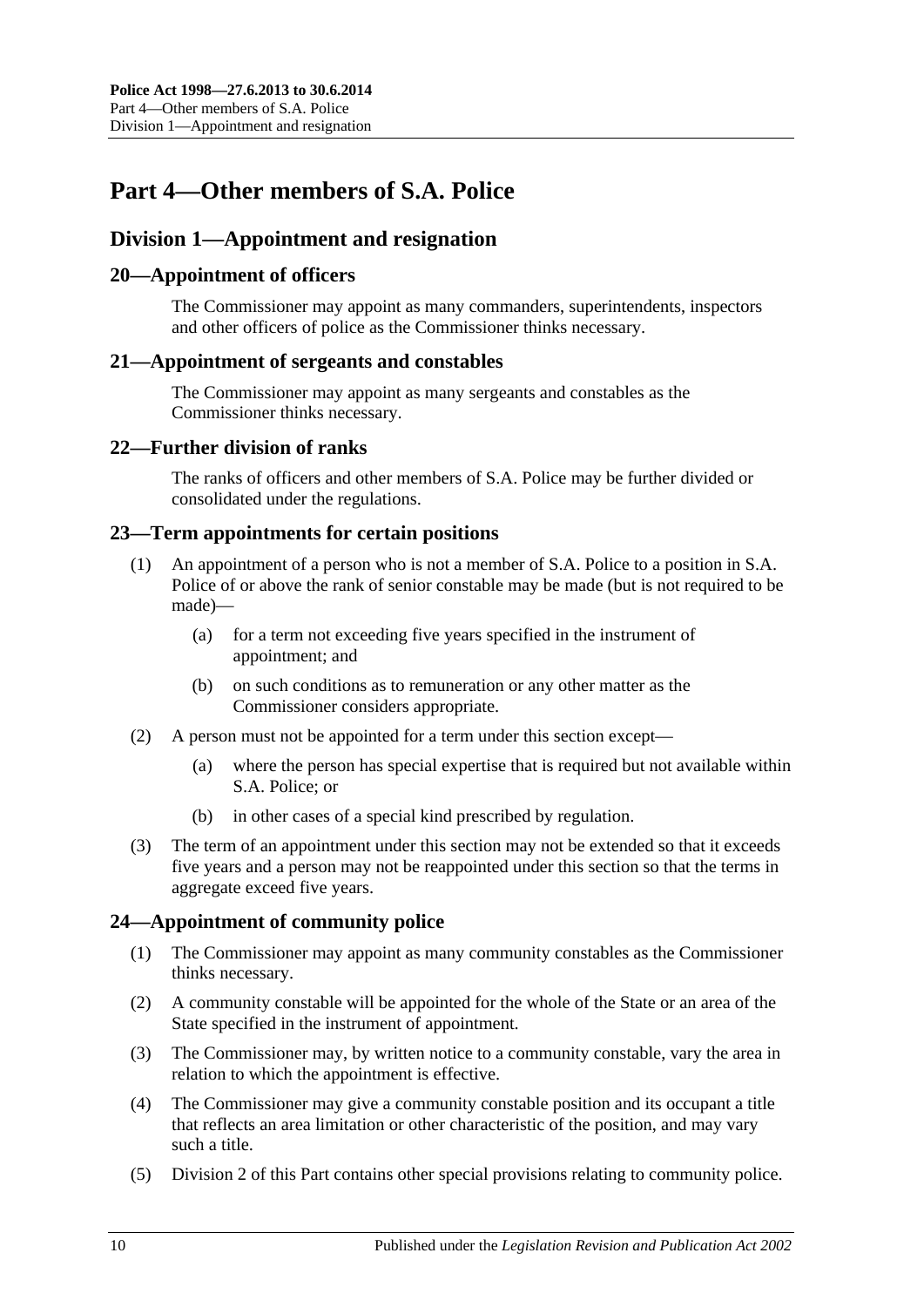# <span id="page-10-0"></span>**25—Police oath or affirmation**

A person's appointment as a member of S.A. Police (including appointment as the Commissioner, the Deputy Commissioner or an Assistant Commissioner) is rendered void if the person does not on appointment make an oath or affirmation in the form prescribed by regulation.

# <span id="page-10-1"></span>**26—Effect of appointment and oath or affirmation**

- (1) A person who is appointed as a member of S.A. Police and makes the prescribed oath or affirmation will be taken to have entered into an agreement to serve in S.A. Police in each position that the person may hold until he or she lawfully ceases to be a member of S.A. Police.
- (2) No such agreement is void for want of consideration.

#### <span id="page-10-3"></span><span id="page-10-2"></span>**27—Probationary appointment**

- (1) Subject to this section, a person's appointment to a position in S.A. Police will be on probation for a period determined by the Commissioner not exceeding—
	- (a) in the case of a person who, immediately before appointment, was not a member of S.A. Police—two years; or
	- (b) in any other case—one year.
- (2) This section does not apply to—
	- (a) appointment as the Commissioner, the Deputy Commissioner or an Assistant Commissioner; or
	- (b) appointment for a term under this Division; or
	- (c) appointment of a member of S.A. Police to another position of the same rank as the member held immediately before the appointment; or
	- (d) appointment as a community constable.
- (3) The Commissioner may at any time during the period of probation of a member, having regard to the person's suitability for permanent appointment—
	- (a) confirm the appointment; or
	- (b) extend or further extend the period of the probation for such period as the Commissioner determines, but not so that the total period of probation exceeds the maximum period allowed in relation to the person under [subsection](#page-10-3) (1); or
	- (c) terminate the appointment.
- (4) The period of the probationary service of a member does not, unless the Commissioner decides to the contrary, include any period during which the member is absent from duty without pay.
- (5) An appointment on probation will be taken to have been confirmed if, at the end of the period of probation, the appointment has not previously been confirmed or terminated.
- $(6)$  If—
	- (a) a person's appointment is terminated under this section; and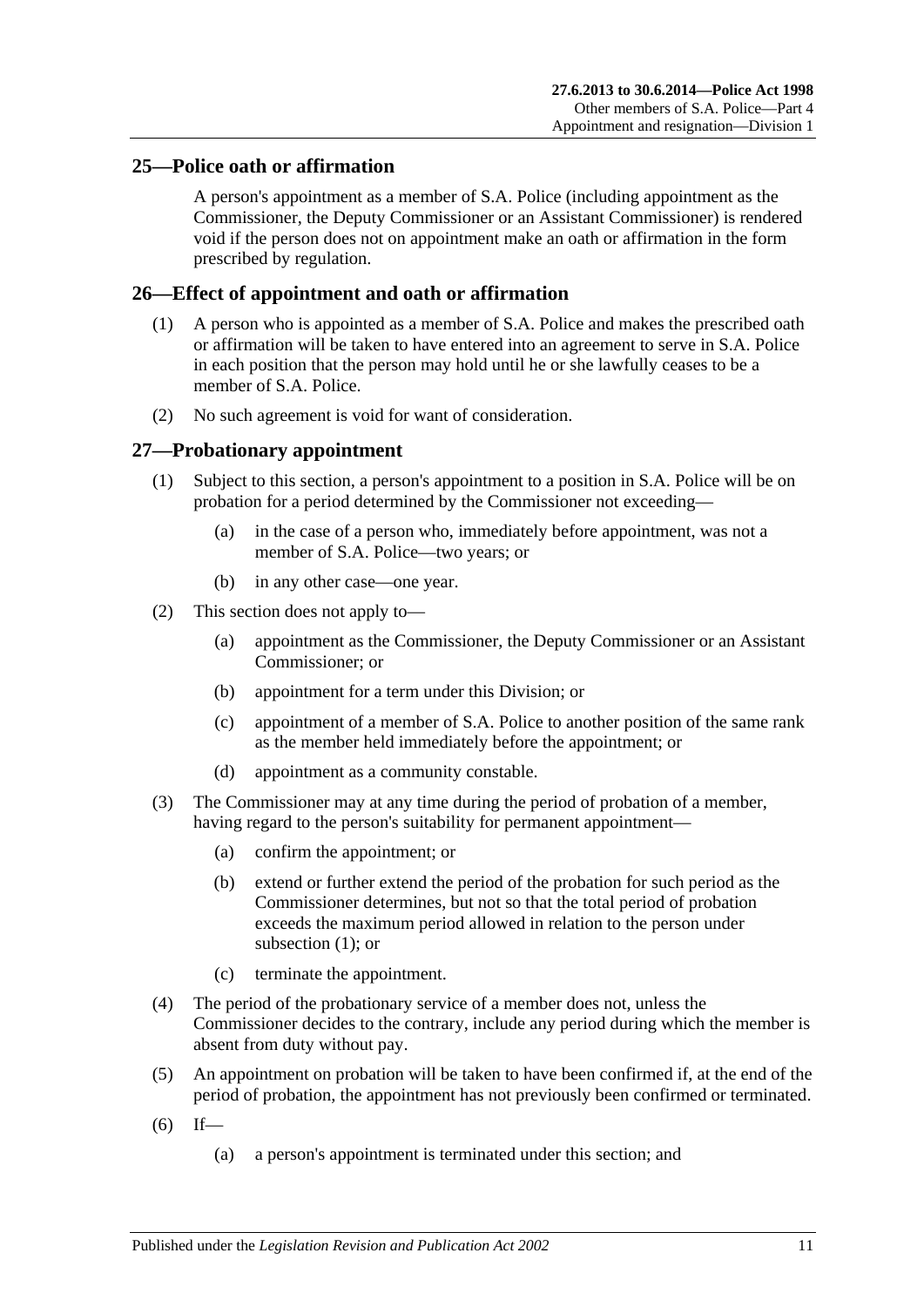(b) the person's appointment constituted a promotion from another position in S.A. Police of a lower rank,

the person will, on the termination, revert to a position in S.A. Police approved by the Commissioner at that lower rank.

### <span id="page-11-0"></span>**28—Performance standards for officers**

It is a condition of appointment as an officer below the rank of Assistant Commissioner that the officer is to meet performance standards as set from time to time by the Commissioner.

#### <span id="page-11-1"></span>**29—Resignation and relinquishment of official duties**

- (1) A member of S.A. Police (other than the Commissioner, the Deputy Commissioner or an Assistant Commissioner) may resign by not less than 14 days notice in writing to the Commissioner (unless notice of a shorter period is accepted by the Commissioner).
- (2) A member of S.A. Police (other than the Commissioner, the Deputy Commissioner or an Assistant Commissioner) must not relinquish official duties unless the member—
	- (a) is expressly authorised in writing by the Commissioner to do so; or
	- (b) is incapacitated by physical or mental disability or illness from performing official duties.

Maximum penalty: \$1 250 or three months imprisonment.

# <span id="page-11-2"></span>**Division 2—Special provisions relating to community police**

# <span id="page-11-3"></span>**30—Powers, responsibilities and immunities of community police**

- (1) A community constable's powers, responsibilities and immunities as a member of S.A. Police are subject to any limitation imposed by the Commissioner.
- (2) The Commissioner—
	- (a) may impose a limitation on the powers, responsibilities or immunities of a community constable by—
		- (i) instrument of appointment of the community constable; or
		- (ii) notice in writing to the community constable; and
	- (b) may vary or revoke such a limitation by notice in writing to the community constable.
- (3) Limitations imposed under this section may vary from one community constable to another.

#### <span id="page-11-4"></span>**31—Suspension or termination of appointment of community police**

- (1) Subject to [subsection](#page-11-5) (2), the Commissioner may, at the Commissioner's discretion, suspend or terminate the appointment of a community constable.
- <span id="page-11-5"></span>(2) The Commissioner must not take action against a community constable under this section because of any incapacity of the community constable to perform duties that results from physical or mental disability or illness of the community constable without first complying with the requirements of the *[Police Superannuation Act](http://www.legislation.sa.gov.au/index.aspx?action=legref&type=act&legtitle=Police%20Superannuation%20Act%201990) 1990*.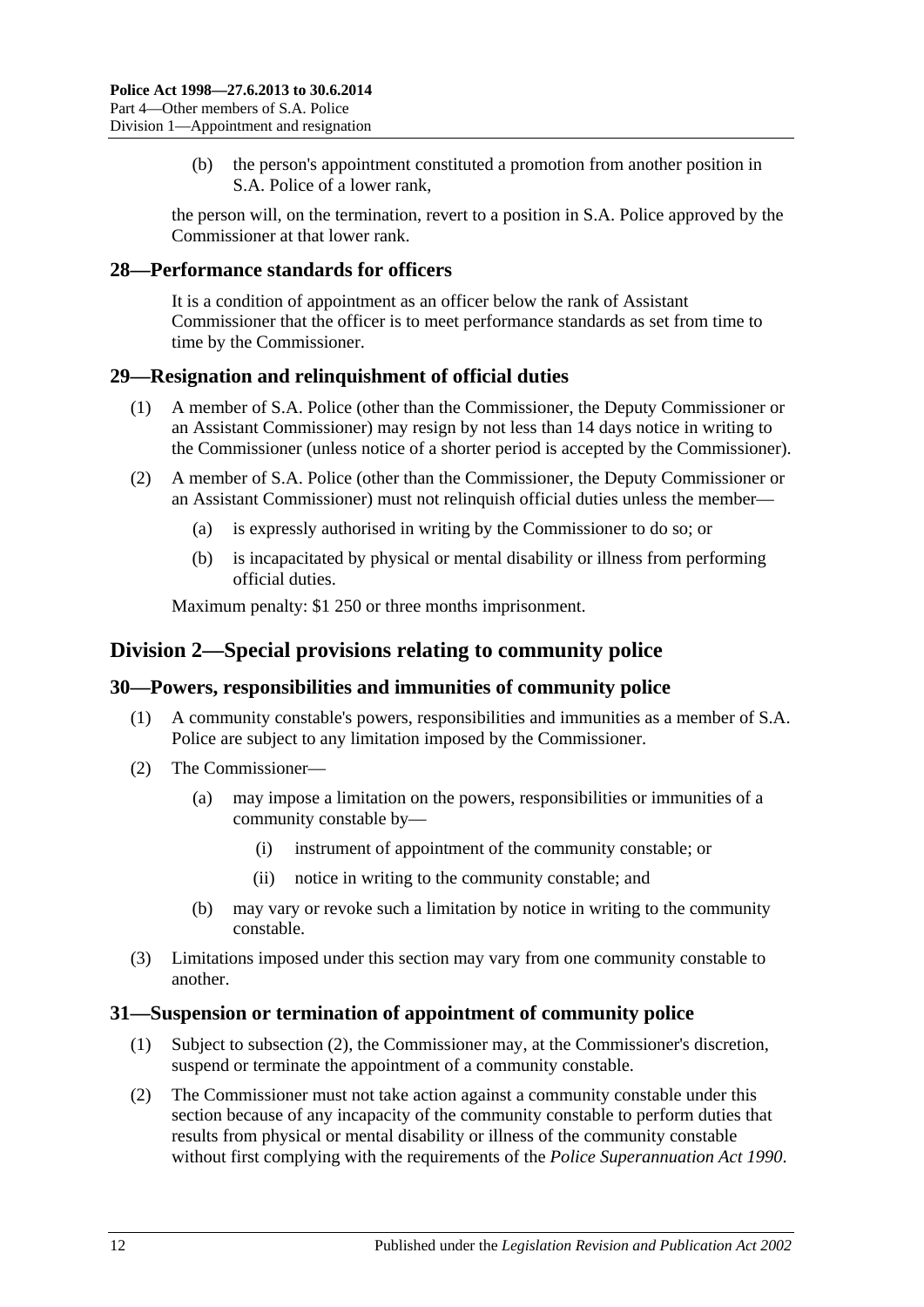# <span id="page-12-0"></span>**32—Conditions of appointment of community police**

- (1) The conditions of appointment of a community constable may be determined by the Commissioner.
- (2) A determination by the Commissioner must provide for the payment of remuneration, allowances and expenses in accordance with a specified scale.
- (3) A determination under this section may relate to community police generally, a class of community police or a particular community constable.

# <span id="page-12-1"></span>**Part 5—Police cadets and police medical officers**

# <span id="page-12-2"></span>**33—Police cadets**

- (1) The Commissioner may appoint as many police cadets as the Commissioner thinks necessary.
- (2) A police cadet is not a member of S.A. Police and is not a public service employee.

#### <span id="page-12-3"></span>**34—Suspension or termination of appointment of police cadets**

The Commissioner may, at the Commissioner's discretion, suspend or terminate the appointment of a police cadet.

#### <span id="page-12-4"></span>**35—Resignation and relinquishment of official duties**

- (1) A police cadet may resign by not less than 14 days notice in writing to the Commissioner (unless notice of a shorter period is accepted by the Commissioner).
- (2) A police cadet must not relinquish official duties unless the police cadet—
	- (a) is expressly authorised in writing by the Commissioner to do so; or
	- (b) is incapacitated by physical or mental disability or illness from performing official duties.

Maximum penalty: \$1 250 or three months imprisonment.

#### <span id="page-12-5"></span>**36—Police medical officers**

- (1) The Commissioner may appoint a legally qualified medical practitioner to be a police medical officer.
- (2) The appointment of a police medical officer will be on terms and conditions fixed by the Commissioner.
- (3) A police medical officer is not a member of S.A. Police and is not a public service employee.
- (4) A police medical officer must perform such duties as are arranged between the Commissioner and the officer.

# <span id="page-12-6"></span>**Part 6—Misconduct and discipline of police and police cadets**

#### <span id="page-12-7"></span>**37—Code of conduct**

(1) The Governor may, by regulation, establish a Code of Conduct for the maintenance of professional standards by members of S.A. Police and police cadets.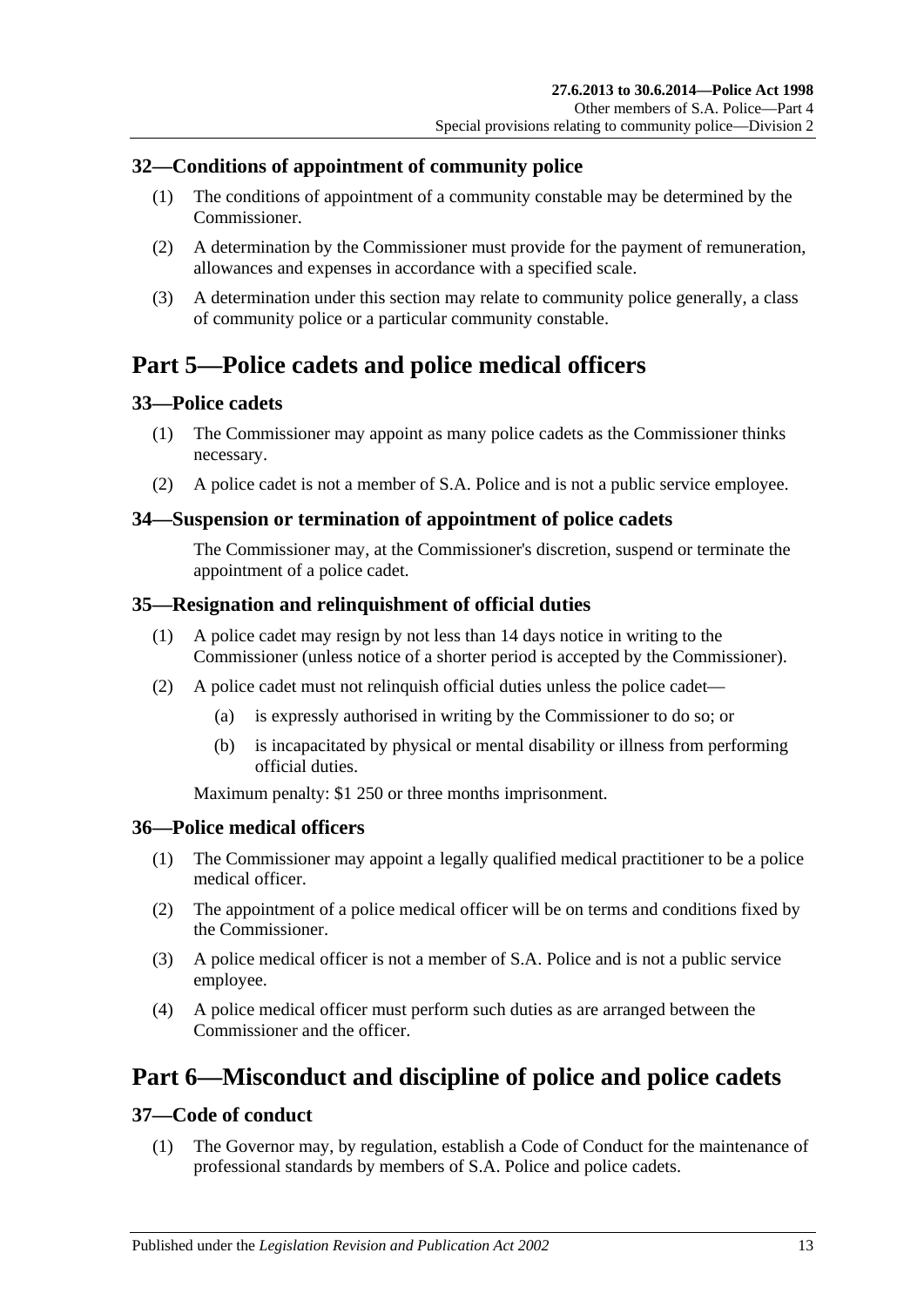Part 6—Misconduct and discipline of police and police cadets

- (2) The Code may make provision concerning—
	- (a) the performance of duties; and
	- (b) corrupt, improper or discreditable behaviour (including criminal conduct under foreign law); and
	- (c) conduct towards other members of S.A. Police, police cadets or police medical officers; and
	- (d) standards of personal behaviour or dress; and
	- (e) relations with the public or particular groups or organisations; and
	- (f) the use of official information or resources; and
	- (g) public comment; and
	- (h) other matters that the Governor considers relevant to the maintenance of professional standards.

# <span id="page-13-0"></span>**38—Report and investigation of breach of Code**

- (1) A member of S.A. Police or police cadet who becomes aware of circumstances in which it is reasonable to suspect the commission of a breach of the Code must report the matter to the Commissioner or as directed by the Commissioner.
- (1a) The Commissioner must provide the Police Ombudsman with details of each report as soon as practicable after it is made.
- (2) If the Commissioner suspects that a member of S.A. Police or a police cadet has committed a breach of the Code, the Commissioner may, subject to a determination of the Police Ombudsman under section 23 of the *[Police \(Complaints and Disciplinary](http://www.legislation.sa.gov.au/index.aspx?action=legref&type=act&legtitle=Police%20(Complaints%20and%20Disciplinary%20Proceedings)%20Act%201985)  [Proceedings\) Act](http://www.legislation.sa.gov.au/index.aspx?action=legref&type=act&legtitle=Police%20(Complaints%20and%20Disciplinary%20Proceedings)%20Act%201985) 1985*, cause the matter to be investigated.

#### <span id="page-13-1"></span>**39—Charge for breach of Code**

- (1) The Commissioner may, in accordance with the procedures prescribed by regulation, charge a member of S.A. Police or police cadet with a breach of the Code.
- (2) A person charged may, within the period and in the manner prescribed by regulation, admit or deny the charge.
- (3) If a charge is not admitted, the charge must be heard and determined by the Police Disciplinary Tribunal in accordance with the *[Police \(Complaints and Disciplinary](http://www.legislation.sa.gov.au/index.aspx?action=legref&type=act&legtitle=Police%20(Complaints%20and%20Disciplinary%20Proceedings)%20Act%201985)  [Proceedings\) Act](http://www.legislation.sa.gov.au/index.aspx?action=legref&type=act&legtitle=Police%20(Complaints%20and%20Disciplinary%20Proceedings)%20Act%201985) 1985*.

#### <span id="page-13-2"></span>**40—Orders for punishment following offence or charge of breach of Code**

- (1) If a member of S.A. Police or police cadet—
	- (a) is found guilty of an offence under a law of this State, the Commonwealth or another State or a Territory of the Commonwealth; or
	- (b) admits in accordance with this Act a breach of the Code with which he or she has been charged; or
	- (c) is found guilty of a breach of the Code in proceedings before the Police Disciplinary Tribunal,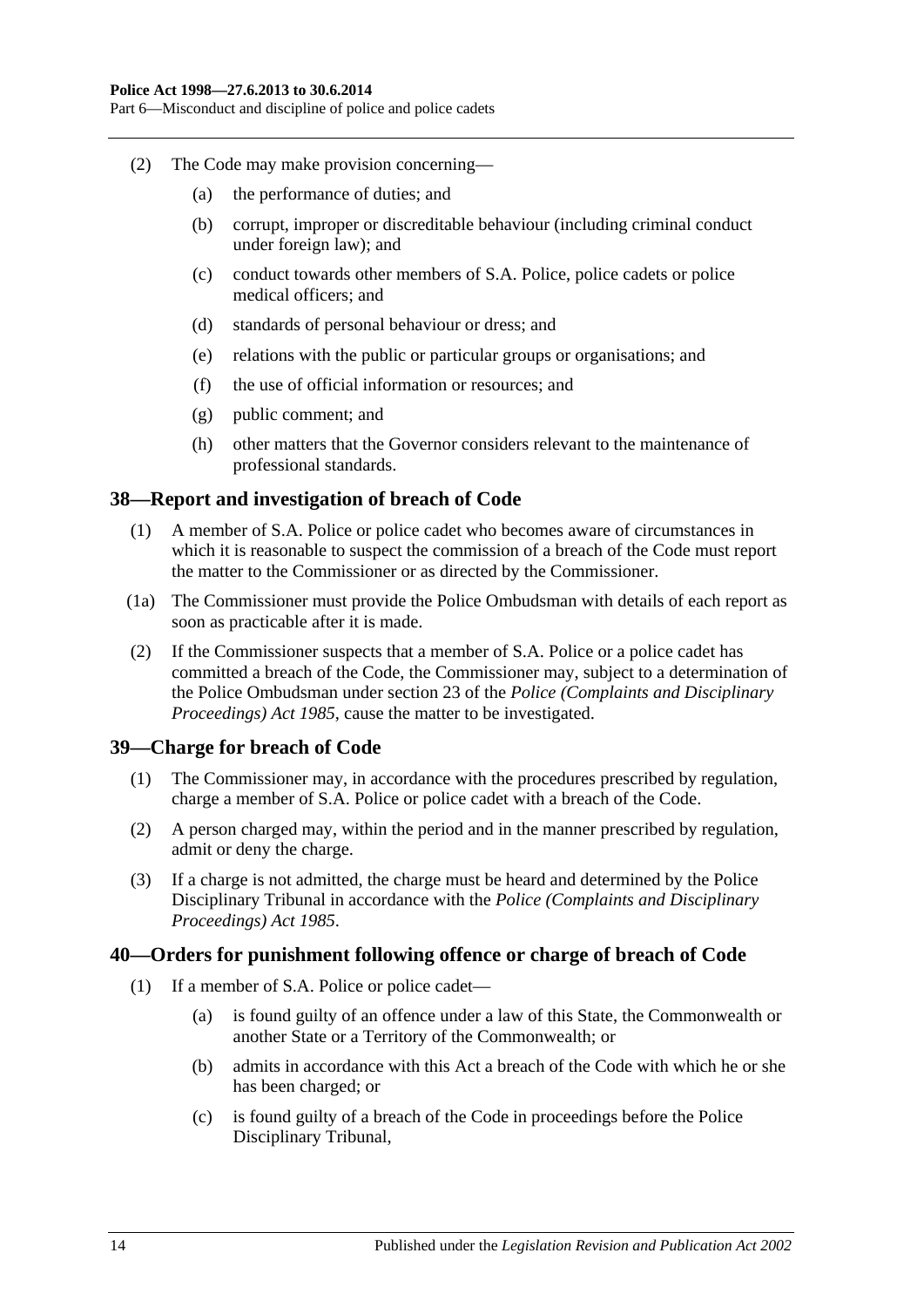the Commissioner may take action, or order the taking of action, of one or more of the following kinds in relation to the person:

- (d) termination of the person's appointment;
- (e) suspension of the person's appointment for a specified period;
- (f) reduction of the person's remuneration by a specified amount for a specified period (but not so that the total amount forfeited exceeds the amount prescribed by regulation);
- (g) where the person is a member of S.A. Police, transfer of the member to another position in S.A. Police (whether with or without a reduction in rank, seniority or remuneration);
- (h) where the person is a member of S.A. Police, reduction in the member's seniority;
- (i) imposition of a fine not exceeding the amount prescribed by regulation;
- (j) where the person is a police cadet, withdrawal of specified rights or privileges for a specified period;
- (k) a reprimand recorded in the person's conduct and service history kept under the regulations;
- (l) an unrecorded reprimand;
- (m) counselling;
- (n) education or training;
- (o) action of any other kind prescribed by regulation.

#### <span id="page-14-0"></span>**41—Suspension where charge of offence or breach of Code**

- (1) If a member of S.A. Police or police cadet is charged with an offence (whether under the law of this State, the Commonwealth or another State or a Territory of the Commonwealth) or a breach of the Code, the Commissioner may suspend the person's appointment.
- <span id="page-14-1"></span>(2) The Commissioner may, if the Commissioner considers it appropriate to do so in the circumstances, suspend the person's appointment after deciding that the person be charged but before the charge is actually laid.
- (3) A suspension under [subsection](#page-14-1) (2) is to be taken to have been revoked by the Commissioner if the charge is not laid within 24 hours (excluding a Saturday, Sunday or a public holiday falling on a Monday or Friday).
- (4) A suspension under this section must be revoked by the Commissioner if—
	- (a) the person is found not guilty of the offence or breach charged or the charge is dismissed, lapses or is withdrawn; and
	- (b) the person does not stand charged of any other offence or breach.
- (5) If the suspension under this section of a person's appointment is revoked by the Commissioner, then, subject to any determination of the Commissioner under the regulations, the person is entitled to any remuneration or accrual of rights withheld in consequence of the suspension and the period of the suspension will count as service.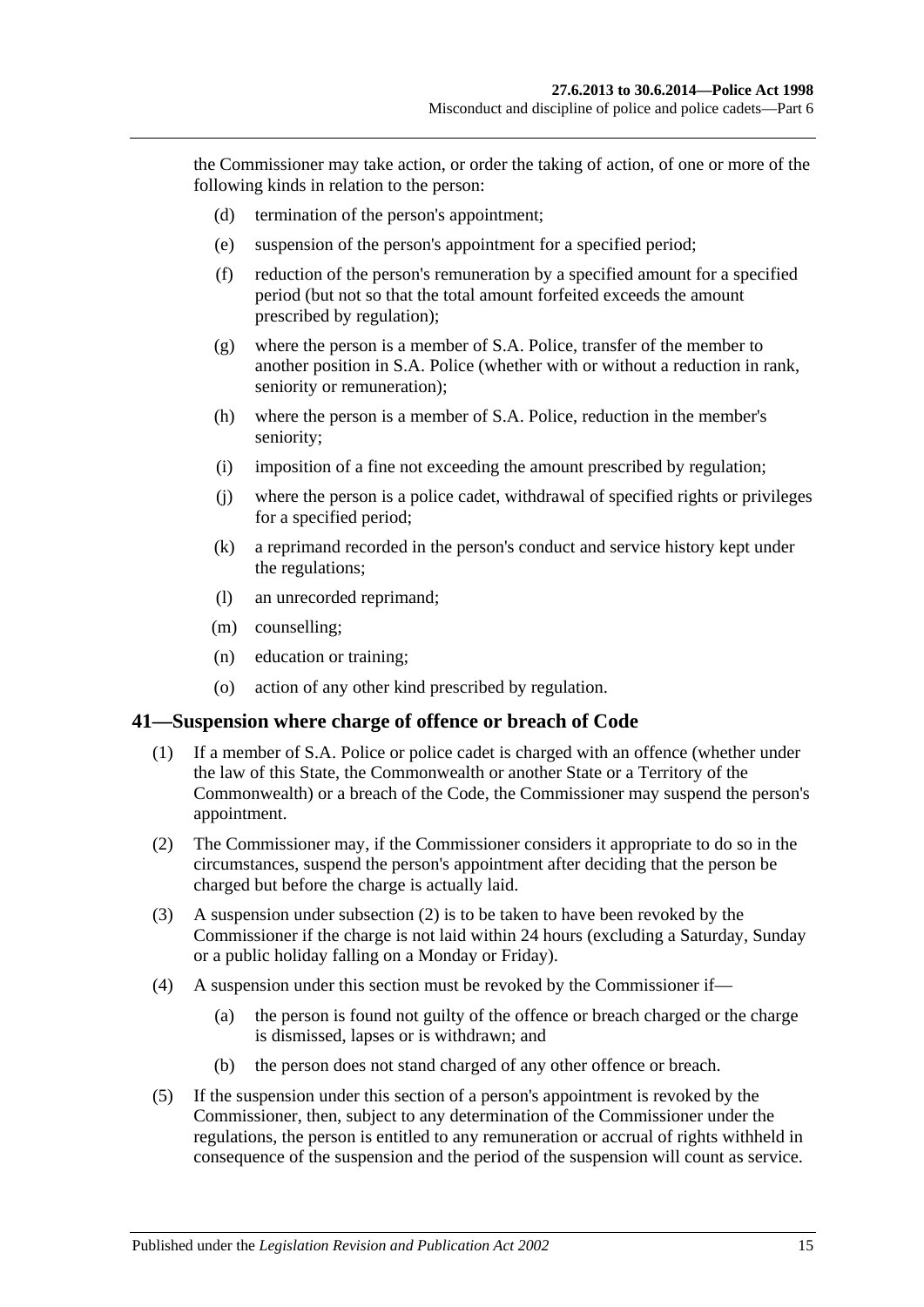# <span id="page-15-1"></span><span id="page-15-0"></span>**42—Minor misconduct**

- (1) Subject to the *[Police \(Complaints and Disciplinary Proceedings\) Act](http://www.legislation.sa.gov.au/index.aspx?action=legref&type=act&legtitle=Police%20(Complaints%20and%20Disciplinary%20Proceedings)%20Act%201985) 1985*, the Commissioner may determine that a suspected breach of the Code involves minor misconduct only on the part of a member of S.A. Police or police cadet and refer the matter to a member of S.A. Police determined in accordance with the orders and directions of the Commissioner for an informal inquiry.
- (2) A member to whom a matter is referred for an informal inquiry under [subsection](#page-15-1) (1) or under section 21A of the *[Police \(Complaints and Disciplinary Proceedings\)](http://www.legislation.sa.gov.au/index.aspx?action=legref&type=act&legtitle=Police%20(Complaints%20and%20Disciplinary%20Proceedings)%20Act%201985)  Act [1985](http://www.legislation.sa.gov.au/index.aspx?action=legref&type=act&legtitle=Police%20(Complaints%20and%20Disciplinary%20Proceedings)%20Act%201985)*—
	- (a) must cause the matter to be inquired into (subject to this Act and any orders or directions of the Commissioner); and
	- (b) must determine, or cause a determination to be made, on the balance of probabilities, whether the subject matter of the inquiry involves a breach of the Code by the member or police cadet concerned; and
	- (c) must ensure that the member or police cadet concerned is afforded an opportunity—
		- (i) to admit any breach of the Code that he or she is alleged to have committed; and
		- (ii) if such a breach is not admitted, to make submissions either orally or in writing in relation to the alleged breach; and
	- (d) if the breach is admitted or is found to have been committed, may, subject to any order or directions of the Commissioner, determine that action be taken under [subsection](#page-15-2) (3) in relation to the member or police cadet concerned; and
	- (e) must ensure that a written report of the results of the inquiry and any action that it has been determined should be taken in relation to the member or police cadet concerned is prepared and delivered to the Commissioner; and
	- (f) must ensure that particulars of the results of the inquiry and the action (if any) that it has been determined should be taken in relation to the member or police cadet concerned are furnished to the member or police cadet.
- <span id="page-15-2"></span>(3) Action of one or more of the following kinds may, subject to any orders or directions of the Commissioner, be taken in relation to a member or police cadet for a breach of the Code that the member or police cadet has admitted, or been found to have committed, under this section:
	- (a) in the case of a member, transfer of the member for not more than four months to another position in S.A. Police (not involving a reduction in rank or seniority or, without the member's consent, relocation to a place beyond reasonable commuting distance from the member's current place of employment);
	- (b) recorded or unrecorded advice;
	- (c) counselling;
	- (d) education or training.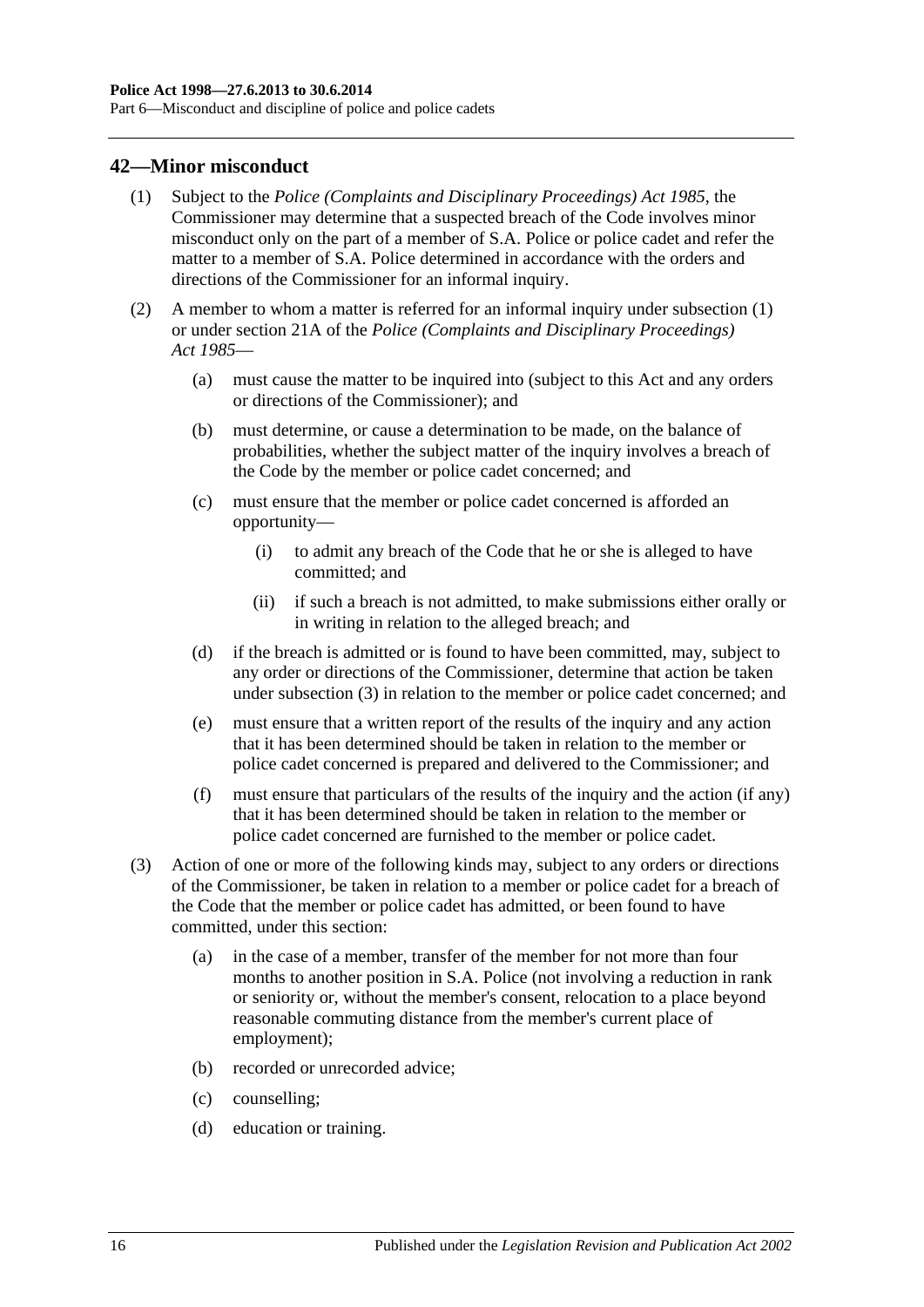(4) No information obtained in relation to the subject matter of an inquiry under this section during the inquiry may be used in proceedings in respect of a breach of the Code before the Police Disciplinary Tribunal unless the proceedings are against a member of S.A. Police or police cadet who has allegedly provided false information with the intention of obstructing the inquiry.

# <span id="page-16-0"></span>**43—Right to apply for review of informal inquiry etc**

- (1) If a member of S.A. Police or police cadet is found on an informal inquiry to have committed a breach of the Code, the member or police cadet may apply for a review under this section on the ground that he or she did not commit the breach concerned or that there was a serious irregularity in the processes followed in the informal inquiry.
- (2) If a determination is made on an informal inquiry that action should be taken in relation to the member of S.A. Police or police cadet concerned for a breach of the Code, the member or police cadet may apply for a review under this section on the ground that the action is not warranted by the nature of the breach or in the circumstances of the case.
- (3) An application for review under this section must be made to a member of S.A. Police determined under the regulations within the period and in the manner prescribed by the regulations.
- (4) The member to whom an application for review under this section must be made—
	- (a) must be the occupant of a position specified in the regulations or determined according to factors specified in the regulations;
	- (b) must not be selected according to the discretion of the Commissioner or any other person;
	- (c) must not have been involved in the informal inquiry or investigations leading up to the informal inquiry.
- (5) A member to whom an application is made under this section—
	- (a) must, as soon as is practicable, conduct a review (subject to this Act and any order or direction of the Commissioner) of the processes followed in the informal inquiry, or the finding or determination made on the informal inquiry, as the case may require; and
	- (b) must afford the applicant an opportunity to make submissions either orally or in writing in support of his or her application; and
	- (c) may, according to the nature of the case—
		- (i) order that a new informal inquiry be conducted or that the processes involved in the inquiry be recommenced from some specified stage;
		- (ii) affirm or quash any finding or determination reviewed;
		- (iii) make a determination that should have been made in the first instance; and
	- (d) must ensure that a written report of the results of the review is prepared and delivered to the Commissioner; and
	- (e) must ensure that particulars of the results of the review are furnished to the member or police cadet concerned.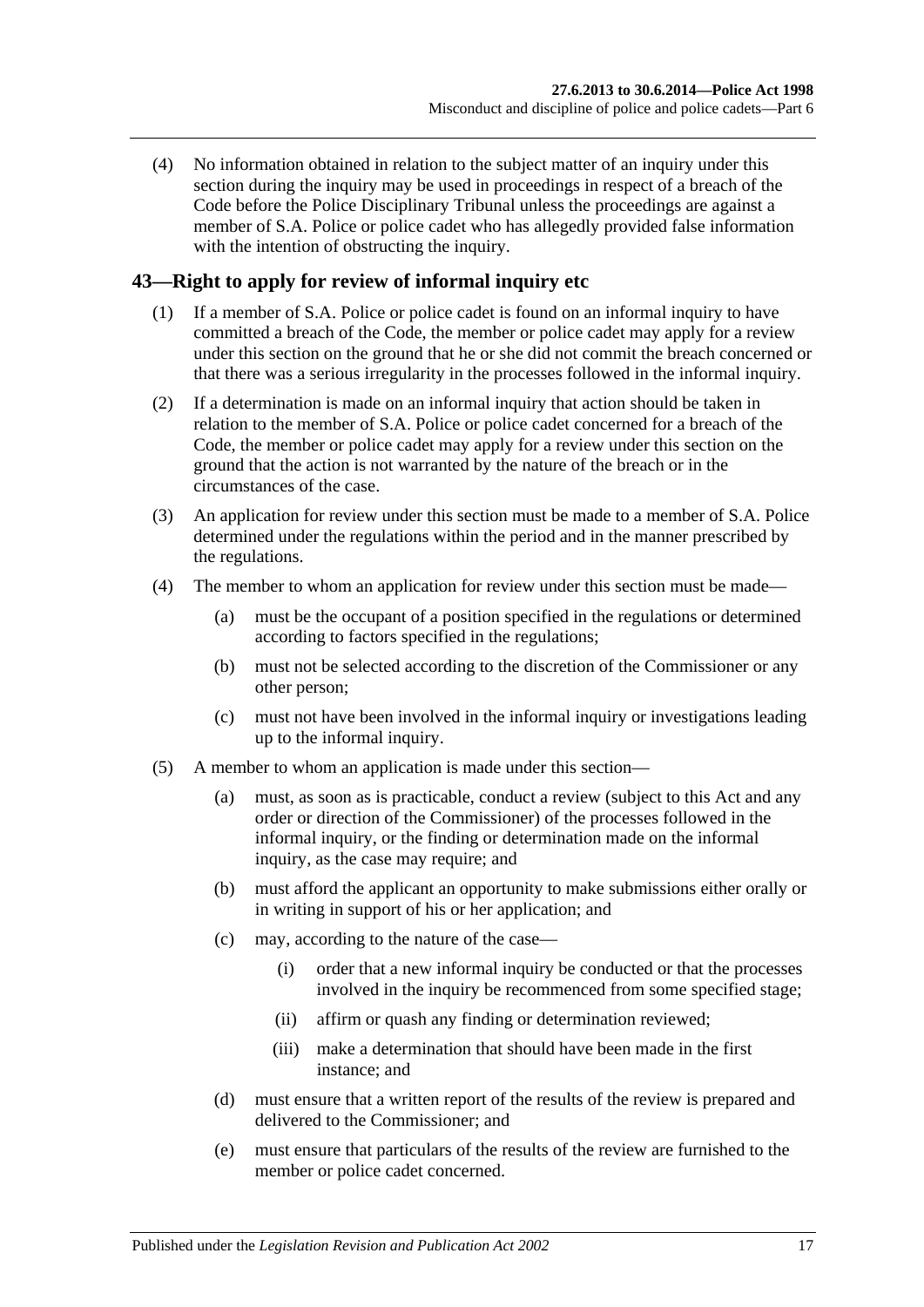(6) This section applies to the exclusion of any right of appeal under Part 7 of the *[Police](http://www.legislation.sa.gov.au/index.aspx?action=legref&type=act&legtitle=Police%20(Complaints%20and%20Disciplinary%20Proceedings)%20Act%201995)  [\(Complaints and Disciplinary Proceedings\) Act](http://www.legislation.sa.gov.au/index.aspx?action=legref&type=act&legtitle=Police%20(Complaints%20and%20Disciplinary%20Proceedings)%20Act%201995) 1995*.

# <span id="page-17-4"></span><span id="page-17-0"></span>**44—Monitoring of informal inquiries etc**

- (1) The Commissioner must cause all informal inquiries and findings and determinations made with respect to minor misconduct to be monitored and reviewed with a view to maintaining proper and consistent practices.
- (2) The Commissioner may intervene in a particular case if the Commissioner considers it appropriate to do so (whether before or after review of the case under [subsection](#page-17-4) (1) or a review on the application of the member of S.A. Police or police cadet concerned)—
	- (a) by ordering that a new informal inquiry be conducted or that the processes involved in the informal inquiry be recommenced from some specified stage;
	- (b) by quashing a finding that the member of S.A. Police or police cadet has committed a breach of the Code;
	- (c) by making a determination that no action or less severe action be taken in relation to the member of S.A. Police or police cadet for a breach of the Code.

# <span id="page-17-1"></span>**Part 7—Termination and transfer of police**

# <span id="page-17-5"></span><span id="page-17-2"></span>**45—Physical or mental disability or illness**

- (1) If the Commissioner is satisfied after due inquiry that the appointment of a member of S.A. Police should be terminated because of the member's incapacity to perform duties as a member by reason of physical or mental disability or illness, the Commissioner may terminate the appointment of the member.
- (2) The Commissioner must not terminate the appointment of a police officer under [subsection](#page-17-5) (1) without first complying with—
	- (a) if the officer is a contributor in relation to the scheme of superannuation established by the *[Police Superannuation Act](http://www.legislation.sa.gov.au/index.aspx?action=legref&type=act&legtitle=Police%20Superannuation%20Act%201990) 1990*—the requirements of that Act; or
	- (b) if the officer is a member of the Southern State Superannuation Scheme established by the *[Southern State Superannuation Act](http://www.legislation.sa.gov.au/index.aspx?action=legref&type=act&legtitle=Southern%20State%20Superannuation%20Act%201994) 1994*—the requirements of that Act.
- (3) This section does not apply in relation to an officer appointed under [Part 3.](#page-5-1)

# <span id="page-17-3"></span>**46—Unsatisfactory performance**

- (1) If the Commissioner is satisfied that—
	- (a) a member of S.A. Police is not performing duties of his or her position satisfactorily or to applicable performance standards; and
	- (b) it is not practicable to transfer the member to another position of the same rank with duties suited to the member's capabilities or qualifications,

the Commissioner may, if it is practicable to do so, transfer the member to a position of a lower rank with duties suited to the member's capabilities or qualifications.

(2) If it is not practicable to transfer the member to a position of the same or a lower rank, the Commissioner may terminate the appointment of the member.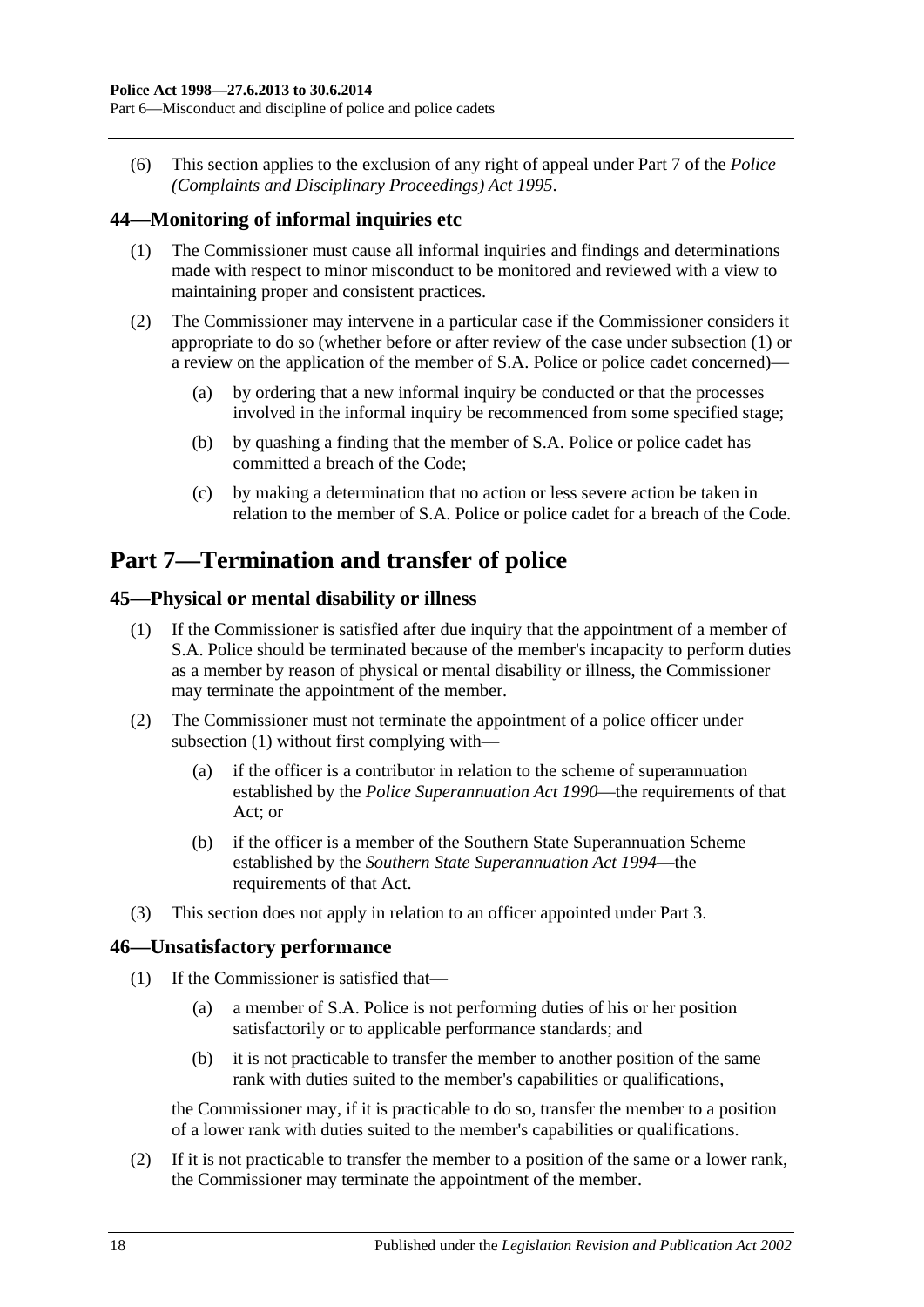- (3) This section does not apply in relation to an officer appointed under [Part 3.](#page-5-1)
- (4) This section does not apply if a member's unsatisfactory performance is due to—
	- (a) physical or mental disability or illness of the member; or
	- (b) lack of necessary resources or training or other organisational factors beyond the member's control.
- (5) The Commissioner must not take action under this section unless—
	- (a) the member has first been advised of his or her unsatisfactory performance and given specific details of the areas of his or her underperformance, the performance standards to be attained and the measures to be taken for improvement; and
	- (b) the member has been allowed a period of not less than three months and not more than six months for improvement to the specified standards; and
	- (c) a panel of persons has been convened, and has made a decision, in accordance with the regulations, confirming that the processes followed and assessments made in relation to the member and his or her underperformance conformed to the requirements of this section and were reasonable in the circumstances.

#### <span id="page-18-0"></span>**47—Power to transfer**

- (1) The Commissioner may, without conducting selection processes, transfer a member of S.A. Police from the member's current position to another position (and such transfer may be for an indefinite period or for a specified term).
- (2) Except as authorised under the regulations, a member may not be transferred to a position of a higher rank.
- (3) Except as authorised under this Act or the regulations or with the member's consent, a member may not be transferred to a position of a lower rank.
- (4) A member of S.A. Police aggrieved by a transfer of that member under this section may apply to have his or her grievance dealt with in accordance with a process specified in the regulations.

# <span id="page-18-1"></span>**Part 8—Review of certain termination, transfer and promotion decisions**

#### <span id="page-18-2"></span>**Division 1—Termination reviews**

#### <span id="page-18-3"></span>**48—Right of review**

- (1) A member of S.A. Police or former member may apply to the police review tribunal for a review of a decision to terminate the member's appointment—
	- (a) during a period of probation; or
	- (b) on a ground for termination under [Part 7.](#page-17-1)
- (2) An application for review of the decision must be made to the Secretary to the Tribunal within the period and in the manner prescribed by regulation.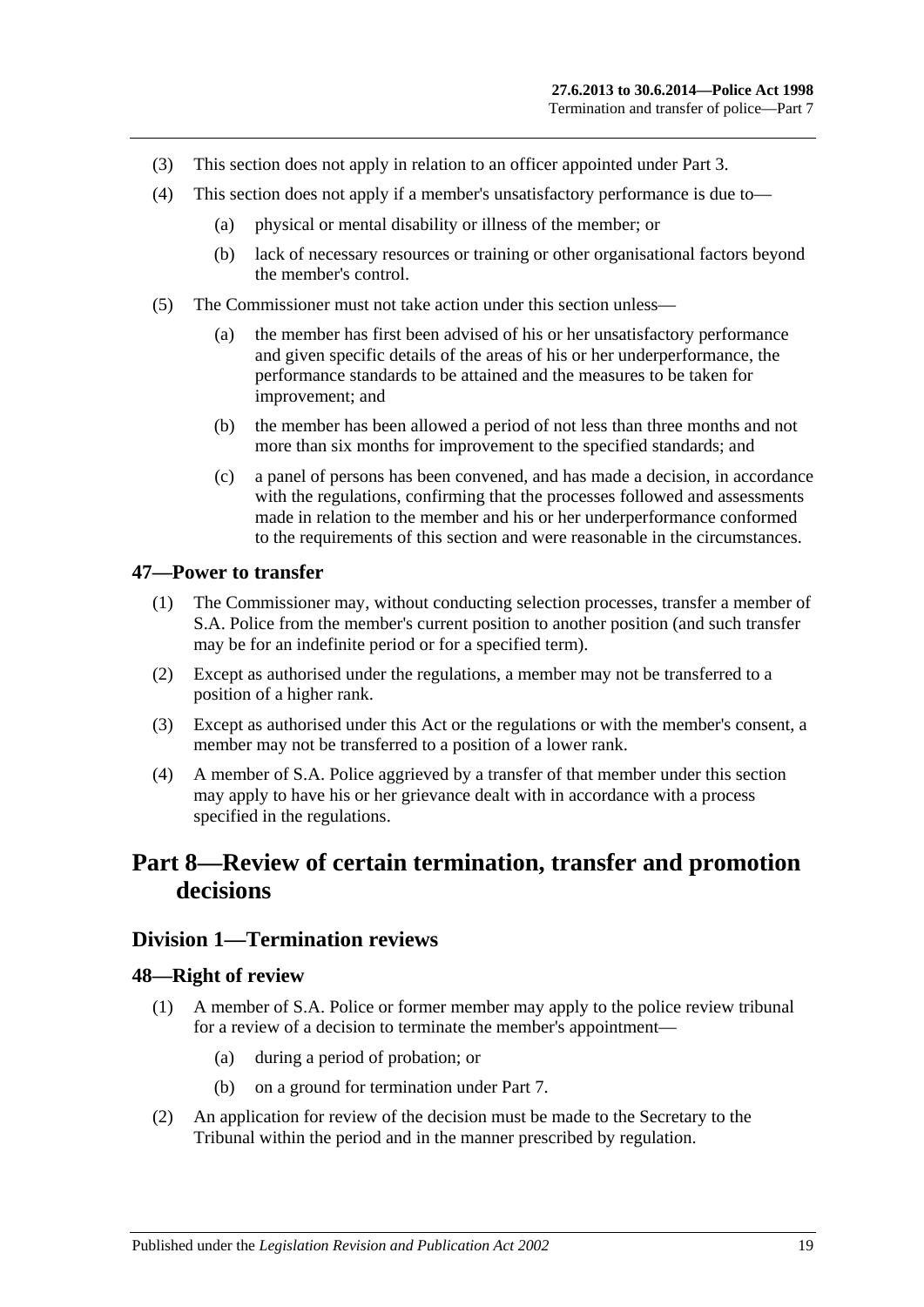(3) The Tribunal may in an appropriate case dispense with the requirement that the application be made within the prescribed period.

# <span id="page-19-0"></span>**49—Determination of application**

On an application for a review of a decision under this Division, the Police Review Tribunal may do one or more of the following:

- (a) confirm the decision;
- (b) quash the decision;
- (c) remit the matter to the Commissioner for reconsideration;
- (d) make recommendations for settlement of the matter.

#### <span id="page-19-1"></span>**50—Reasons for decision**

The Police Review Tribunal must, at the request of the applicant before the Tribunal or the Commissioner made within seven days after the Tribunal has made a decision on a review under this Division, give reasons in writing for the decision.

# <span id="page-19-2"></span>**51—Appeal from decision of Tribunal**

- (1) Following a decision by the Tribunal under this Division, the applicant before the Tribunal or the Commissioner may appeal to the Court against the decision.
- (2) An appeal under this section must be instituted within one month of the making of the Tribunal's decision.
- (4) No further appeal lies against a decision of the Court made on an appeal under this section.
- (5) In this section—

*Court* means the Administrative and Disciplinary Division of the District Court.

# <span id="page-19-3"></span>**Division 2—Transfer reviews**

# <span id="page-19-4"></span>**52—Review of certain transfers**

- $(1)$  If—
	- (a) a decision is made to transfer a member of S.A. Police to another position (other than under [Part 6](#page-12-6) or [section](#page-17-3) 46); and
	- (b) the member believes that he or she is being punished for particular conduct,

the member may apply to the Police Review Tribunal for a review of the decision.

- (2) An application for review of the decision must be made to the Secretary to the Tribunal within the period and in the manner prescribed by regulation.
- (3) The Tribunal may in an appropriate case dispense with the requirement that the application be made within the prescribed period.
- (4) If, on an application for review of a decision under this Division, the Tribunal is satisfied that the transfer is in the nature of a punishment, the Tribunal may do one or more of the following:
	- (a) quash the decision;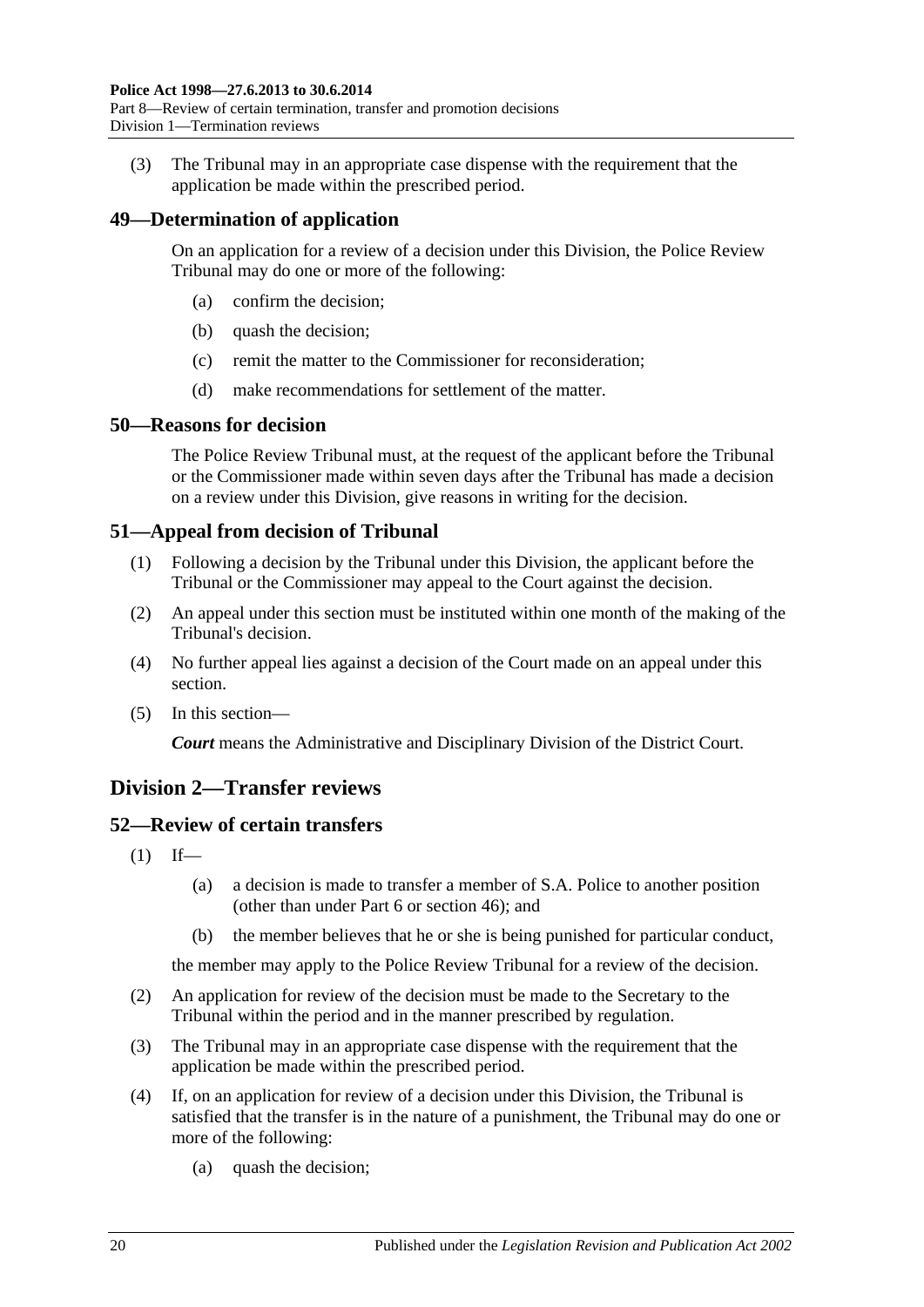- (b) remit the matter to the Commissioner for reconsideration;
- (c) make recommendations for settlement of the matter.

# <span id="page-20-0"></span>**Division 3—Promotion reviews**

#### <span id="page-20-1"></span>**53—Interpretation and application**

(1) In this Division—

*prescribed promotional position* means a position in S.A. Police of or above the rank of senior constable but not above the rank of inspector.

(2) Nothing in this Division applies in relation to a transfer under this Act from one position in S.A. Police to another.

# <span id="page-20-2"></span>**54—Processes for appointment or nomination for prescribed promotional positions**

An appointment to a prescribed promotional position may not be made unless selection processes have been conducted in accordance with the regulations for the purpose of filling the position.

#### <span id="page-20-3"></span>**55—Right of review**

- (1) If a member of S.A. Police is selected for appointment to a prescribed promotional position, the Commissioner must give notice of the selection decision in the Police Gazette.
- <span id="page-20-6"></span>(2) Subject to [subsection](#page-20-5) (3), when such a notice is given, a member of S.A. Police who was an unsuccessful applicant and is eligible for appointment to the position may apply to the Police Review Tribunal for a review of the selection decision.
- <span id="page-20-5"></span>(3) A member may not make an application under [subsection](#page-20-6) (2) unless the person has first made application to have his or her grievance in respect of the selection decision dealt with in accordance with a process specified in the regulations and that process has been completed.
- (4) An application to the Tribunal for review of the decision must be made to the Secretary to the Tribunal within the period and in the manner prescribed by regulation.
- (5) The Tribunal may in an appropriate case dispense with the requirement that the application be made within the prescribed period.

#### <span id="page-20-4"></span>**56—Grounds for application for review**

- (1) An application for a review of a selection decision under this Division may only be made on one or more of the following grounds:
	- (a) that the member selected is not eligible for appointment to the position; or
	- (b) that the applicant for the review should have been selected based on a proper assessment of the respective merits of the applicants; or
	- (c) that the selection processes leading to the decision were affected by nepotism or patronage or were otherwise not properly based on assessment of the respective merits of the applicants; or
	- (d) that there was some other serious irregularity in the selection processes.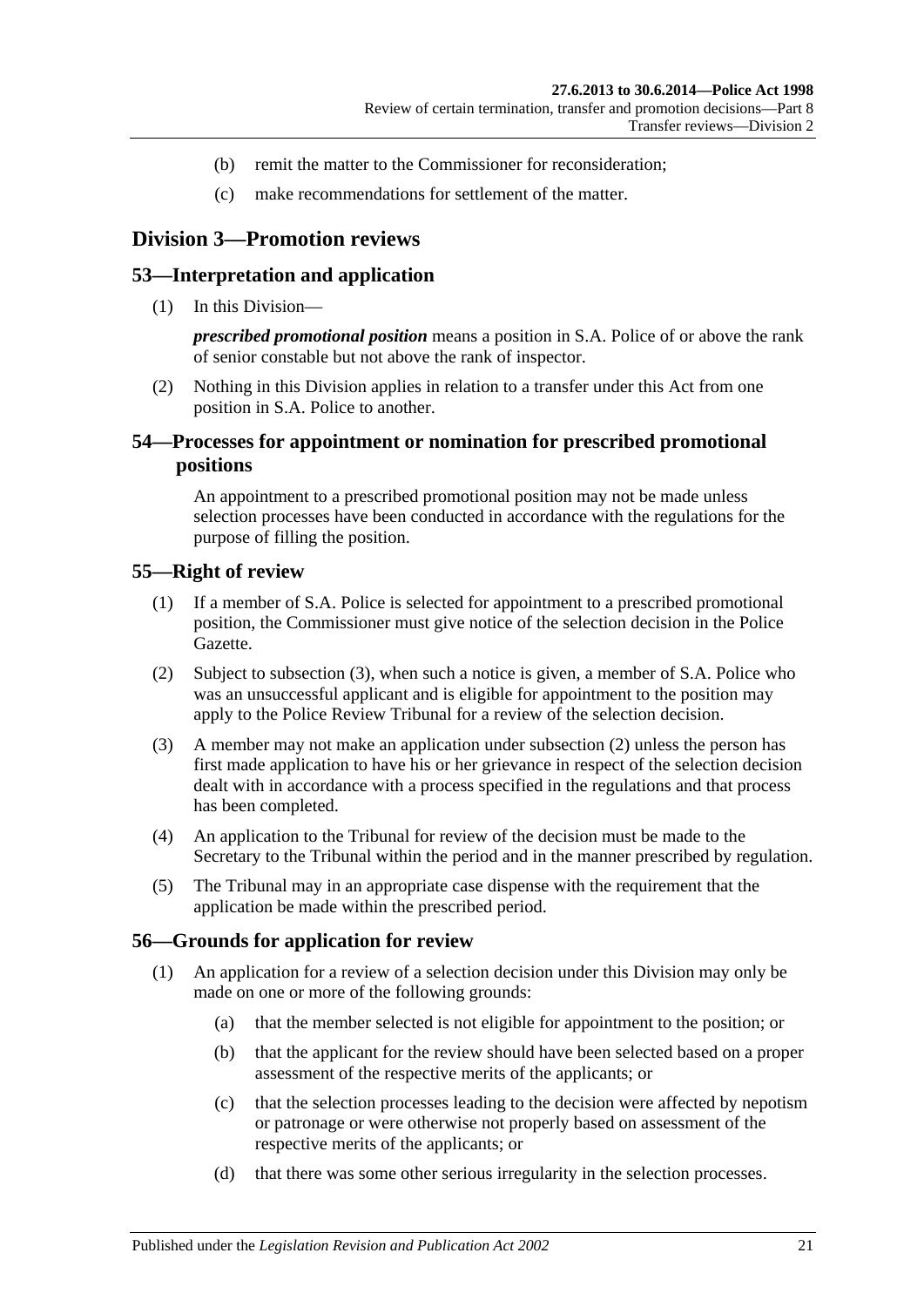- (2) In proceedings on an application for a review of a selection decision under this Division—
	- (a) no evidence may be given or submissions made as to the qualifications or merits of an applicant for the position other than by a party to the proceedings or representative of a party to the proceedings; and
	- (b) no documentary material may be produced as evidence of the qualifications or merits of an applicant for the position other than material that was made available to the panel of persons who made the selection decision.

# <span id="page-21-0"></span>**57—Determination of application**

- (1) On an application for a review of a selection decision under this Division, the Police Review Tribunal may do one or more of the following:
	- (a) confirm the decision;
	- (b) quash the decision;
	- (c) order that the applicant for the review be appointed to the position;
	- (d) order that the selection processes be recommenced from the beginning or some other later stage specified by the Tribunal.
- (2) The Tribunal must hear and determine an application for a review of a selection decision under this Division within the period prescribed by regulation.

#### <span id="page-21-1"></span>**58—Determination of question of eligibility for appointment**

For the purposes of this Division—

- (a) a person is not eligible for appointment to a prescribed promotional position if the person does not have qualifications determined by the Commissioner to be essential in respect of the position; and
- (b) a determination by the Commissioner that specific qualifications, experience or other attributes are essential or desirable for appointment to a prescribed promotional position is binding on the Police Review Tribunal.

# <span id="page-21-2"></span>**Part 9—Special constables**

#### <span id="page-21-3"></span>**59—Appointment of special constables**

The Commissioner may, by instrument in writing, appoint a person to be a special constable either for the whole State or for a part of the State specified in the instrument of appointment.

#### <span id="page-21-4"></span>**60—Oath or affirmation by special constables**

A person's appointment as a special constable is rendered void if he or she does not on appointment make an oath or affirmation in the form prescribed by regulation.

#### <span id="page-21-5"></span>**61—Duties and powers of special constables**

- (1) A special constable—
	- (a) has any duties imposed by the Commissioner; and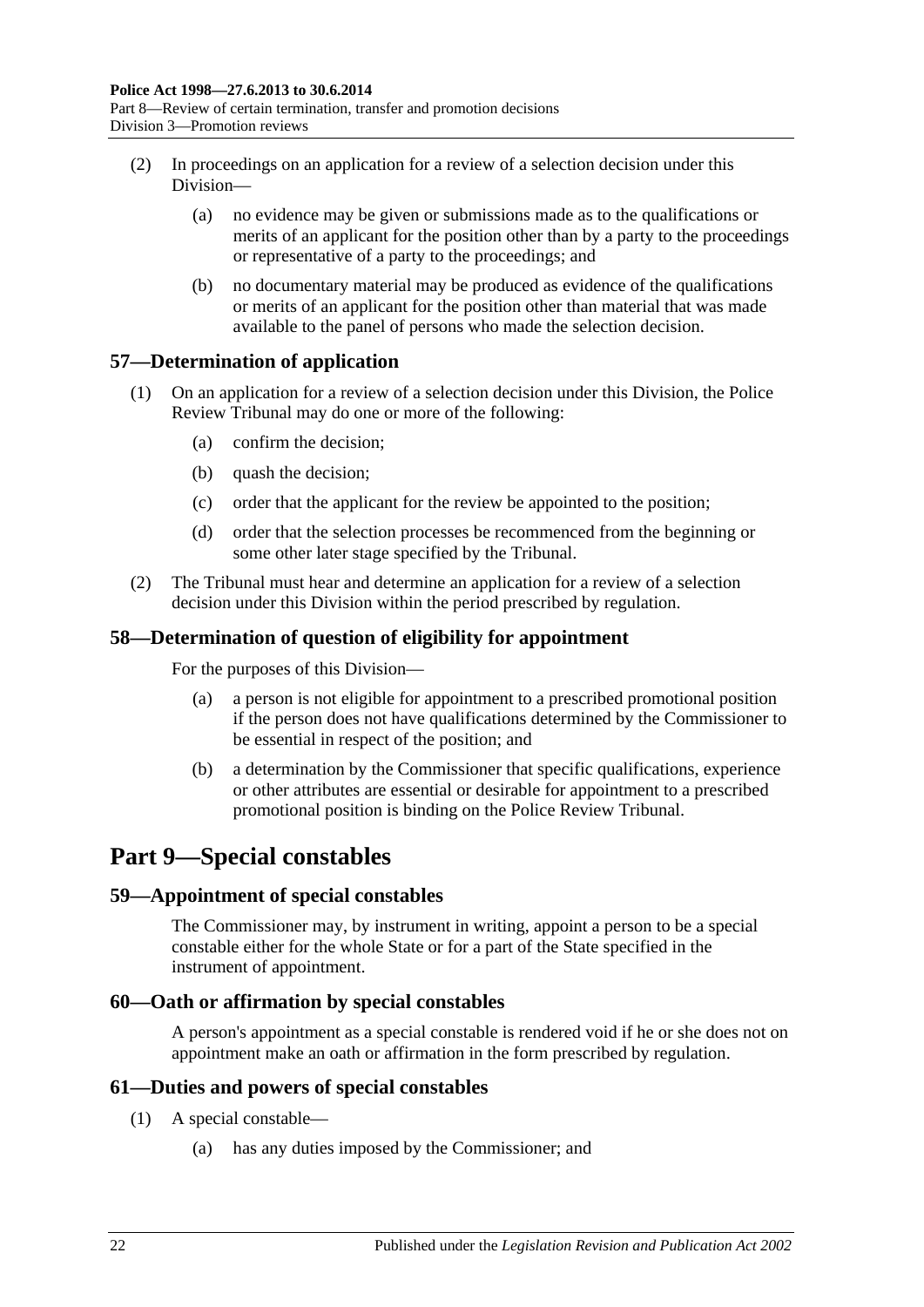- (b) has, while holding appointment as a special constable, the same powers, responsibilities and immunities as a member of S.A. Police subject to any limitation imposed by the Commissioner.
- (2) The Commissioner—
	- (a) may impose a limitation on the powers, responsibilities or immunities of a special constable by—
		- (i) the instrument of appointment of the special constable; or
		- (ii) by notice in writing to the special constable; and
	- (b) may vary or revoke such a limitation by notice in writing to the special constable.

# <span id="page-22-0"></span>**62—Suspension or termination of appointment of special constables**

The Commissioner may, at the Commissioner's discretion, suspend or terminate the appointment of a special constable.

#### <span id="page-22-1"></span>**63—Allowances and equipment for special constables**

The Commissioner may—

- (a) pay such reasonable remuneration and allowances as the Commissioner thinks proper to a special constable or person who has been a special constable; and
- (b) provide such clothing, arms, and equipment for a special constable as the Commissioner thinks necessary.

# <span id="page-22-2"></span>**Part 10—Miscellaneous**

# <span id="page-22-3"></span>**64—Appointment and promotion procedures**

Members of S.A. Police, police cadets and police medical officers must be appointed and promoted in accordance with the procedures prescribed by the regulations.

# <span id="page-22-6"></span><span id="page-22-4"></span>**65—Protection from liability for members of S.A. Police**

- (1) A member of S.A. Police does not incur any civil liability for an honest act or omission in the exercise or discharge, or purported exercise or discharge, of a power, function or duty conferred or imposed by or under this or another Act or any law.
- (2) A liability that would, but for [subsection](#page-22-6) (1), lie against a member of S.A. Police lies against the Crown.

# <span id="page-22-5"></span>**66—Members subject to duty in or outside State**

- (1) A member of S.A. Police is, if so ordered by the Commissioner or by another member with requisite authority, liable to perform police duties in any place within or outside the State.
- (2) A member of S.A. Police, while performing duties outside the State, is required to obey orders of other members of S.A. Police and is liable for breaches of the Code in the same way as if he or she were performing duties within the State.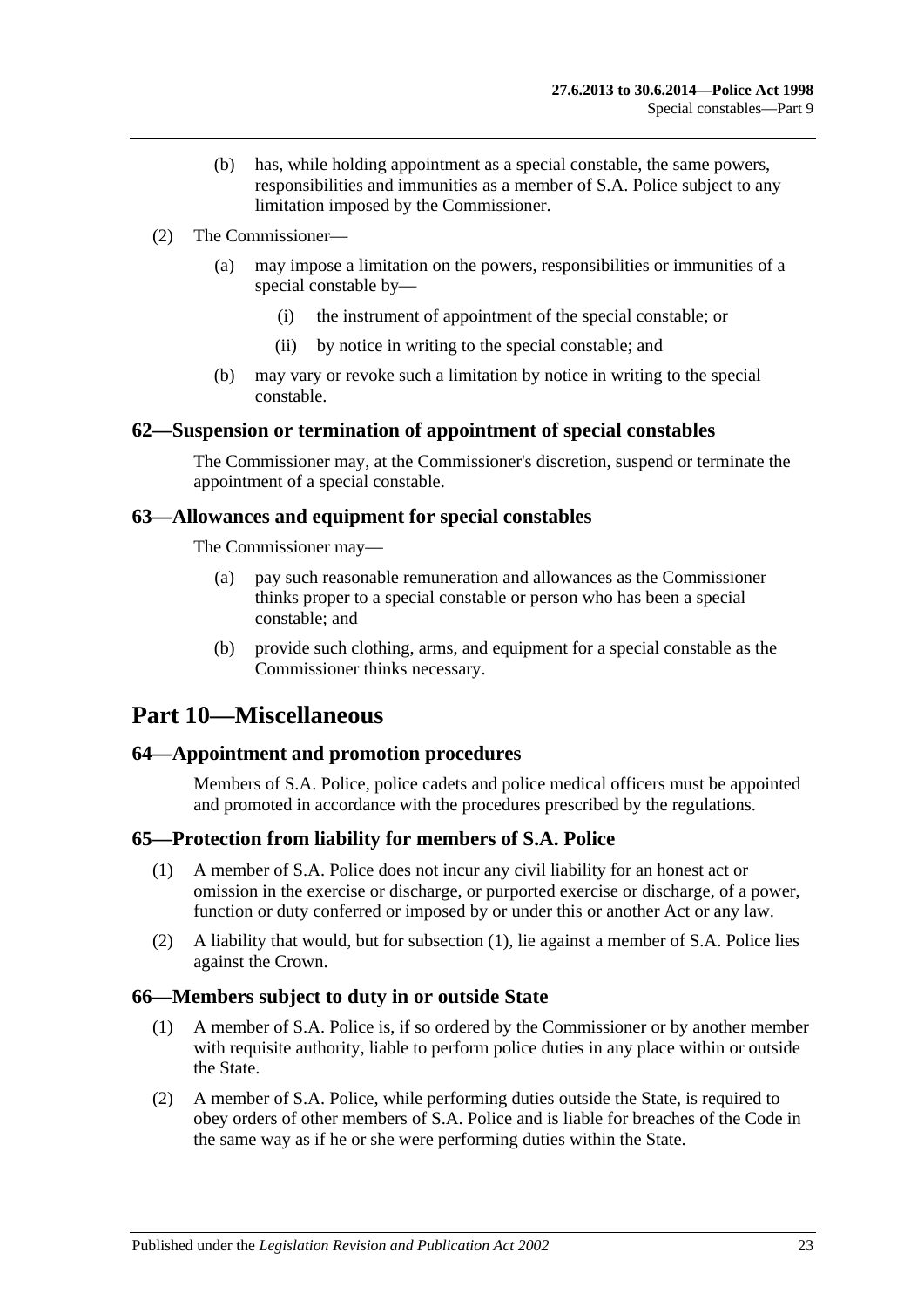#### <span id="page-23-0"></span>**67—Divestment or suspension of powers**

- (1) If a person ceases for any reason to be a member of S.A. Police, all powers and authorities vested in the person by or under this or another Act or any law as a member of S.A. Police or constable are divested from the person.
- (2) If a person's appointment as a member of S.A. Police is suspended, all powers and authorities vested in the person by or under this or another Act or any law as a member of S.A. Police or constable are suspended for the period of the suspension.
- (3) Unless the Commissioner otherwise authorises by instrument in writing, if a person who is a member of S.A. Police or a special constable is seconded to a position outside S.A. Police, all powers and authorities vested in the person by or under this or another Act or any law as a member of S.A. Police or constable are suspended for the period of secondment.

# <span id="page-23-1"></span>**68—Duty to deliver up equipment etc**

(1) If a person's appointment is terminated or suspended under this Act, the person must immediately deliver up to the Commissioner, or to a person appointed by the Commissioner to receive property under this section, all property that belongs to the Crown and was supplied to the person for official purposes.

Maximum penalty: \$2 500 or six months imprisonment.

(2) A justice may issue a warrant authorising the persons named or indicated in the warrant to search any place and seize any property which has not been delivered up as required by this section.

# <span id="page-23-4"></span><span id="page-23-2"></span>**69—False statements in applications for appointment**

(1) A person must not make a false statement in connection with an application for appointment under this Act.

Maximum penalty: \$2 500 or six months imprisonment.

- (2) In a prosecution for an offence against [subsection](#page-23-4) (1), it is not necessary for the prosecution to prove that the false statement was made wilfully or negligently, but it is a defence to prove that the defendant believed on reasonable grounds that the statement was true.
- (3) If a person who has contravened [subsection](#page-23-4) (1) is appointed to S.A. Police or as a police cadet, the contravention will be taken to constitute a breach of the Code and may be dealt with as such—
	- (a) despite the fact that the person was not a member of S.A. Police or a police cadet at the time of the contravention; and
	- (b) whether or not the person is prosecuted for an offence against [subsection](#page-23-4) (1).

#### <span id="page-23-5"></span><span id="page-23-3"></span>**70—Suspension or revocation of suspension under Act or regulations**

- (1) A power of the Commissioner under this Act or the regulations to suspend a person's appointment, or to order such a suspension, includes power to determine, subject to the regulations, that the period of suspension will—
	- (a) be without any remuneration and accrual of any rights; and
	- (b) not count as service.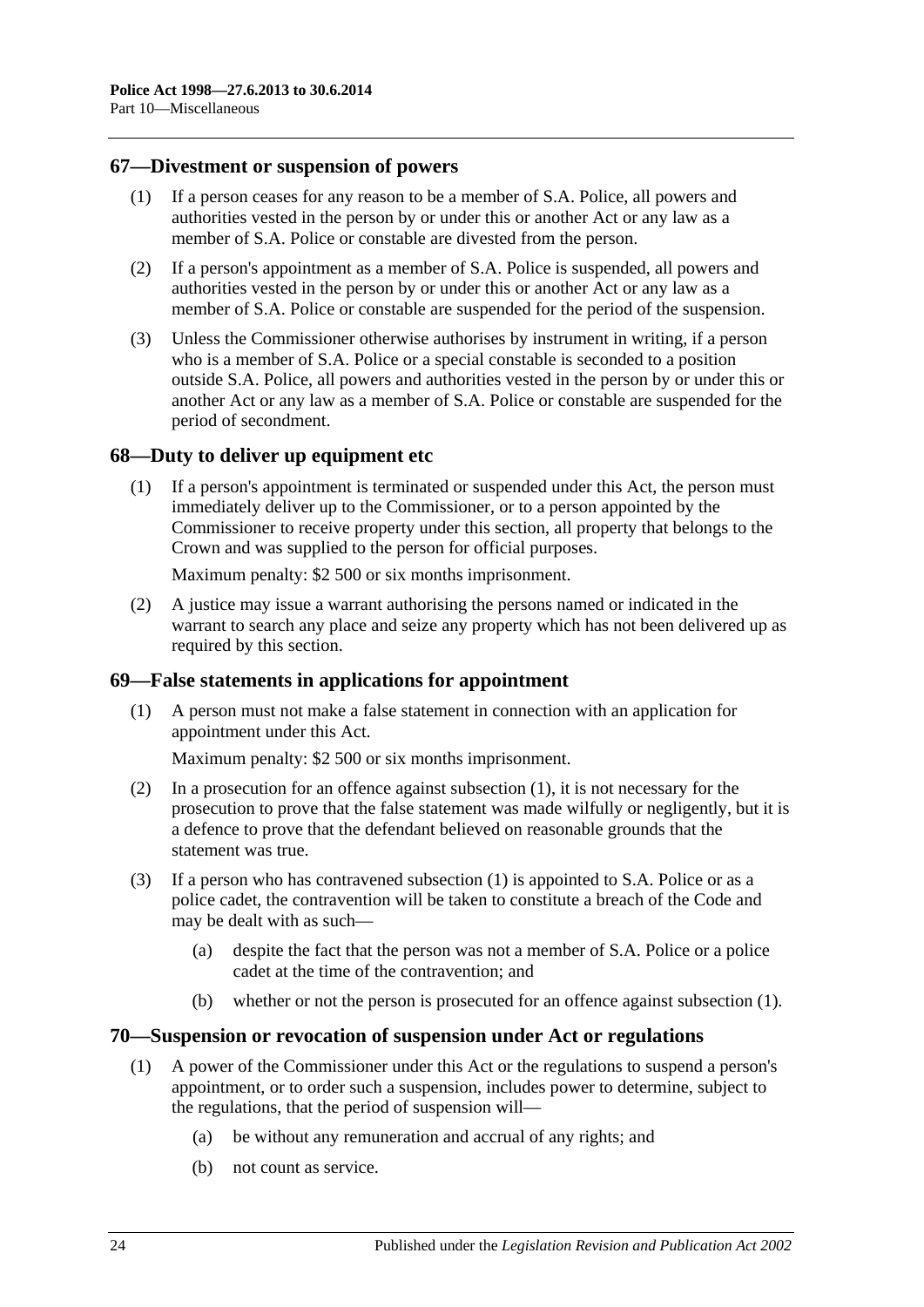- (2) Despite [subsection](#page-23-5) (1), remuneration may not be withheld under that subsection for more than three months.
- (3) The Commissioner may at any time revoke the suspension under this Act or the regulations of a person's appointment.
- <span id="page-24-4"></span>(4) Subject to [subsection](#page-24-3) (5), if, during a period of suspension under this Act or the regulations, the person resigns or retires or his or her appointment is terminated under [Part](#page-12-6) 6—
	- (a) the person will not be entitled to any remuneration or accrual of any rights in respect of the period of suspension (and any remuneration paid to him or her in respect of the period will be recoverable); and
	- (b) the period of the suspension will not count as service.
- <span id="page-24-3"></span>(5) The Commissioner may, if the Commissioner considers it appropriate to do so in circumstances referred to in [subsection](#page-24-4) (4) or otherwise, order—
	- (a) that a person is entitled to all or part of any remuneration or accrual of rights withheld in consequence of a suspension; and
	- (b) that all or part of the period of the suspension will count as service.

#### <span id="page-24-0"></span>**71—Evidence of appointment**

- (1) Common reputation that a person is a member of S.A. Police, or holds a particular position or rank in S.A. Police, is proof of that matter in the absence of evidence to the contrary.
- (2) An apparently genuine document purporting to be signed by the Commissioner certifying that a specified person was at a specified time a member of S.A. Police, or the holder of a specified position or rank in S.A. Police, will be accepted as proof, in the absence of proof to the contrary, of the matter so certified.

#### <span id="page-24-1"></span>**72—Execution of process**

- (1) A member of S.A. Police must execute every process directed to the member for levying the amount of—
	- (a) any recognisance forfeited to the Crown;
	- (b) any fine lawfully imposed on a person.
- (2) Any process, order, warrant or command of a court or justice directed, delivered or given to a member of S.A. Police may be executed and enforced by another member of S.A. Police or the member's assistants.
- (3) The other member or assistant has all the rights, powers and authorities for and in the execution of that process, order, warrant or command as if named in the warrant as the person to whom it is directed.

#### <span id="page-24-2"></span>**73—Allowances**

Members of S.A. Police and police cadets are entitled to receive allowances in respect of such matters and at such rates as are approved from time to time by the Commissioner.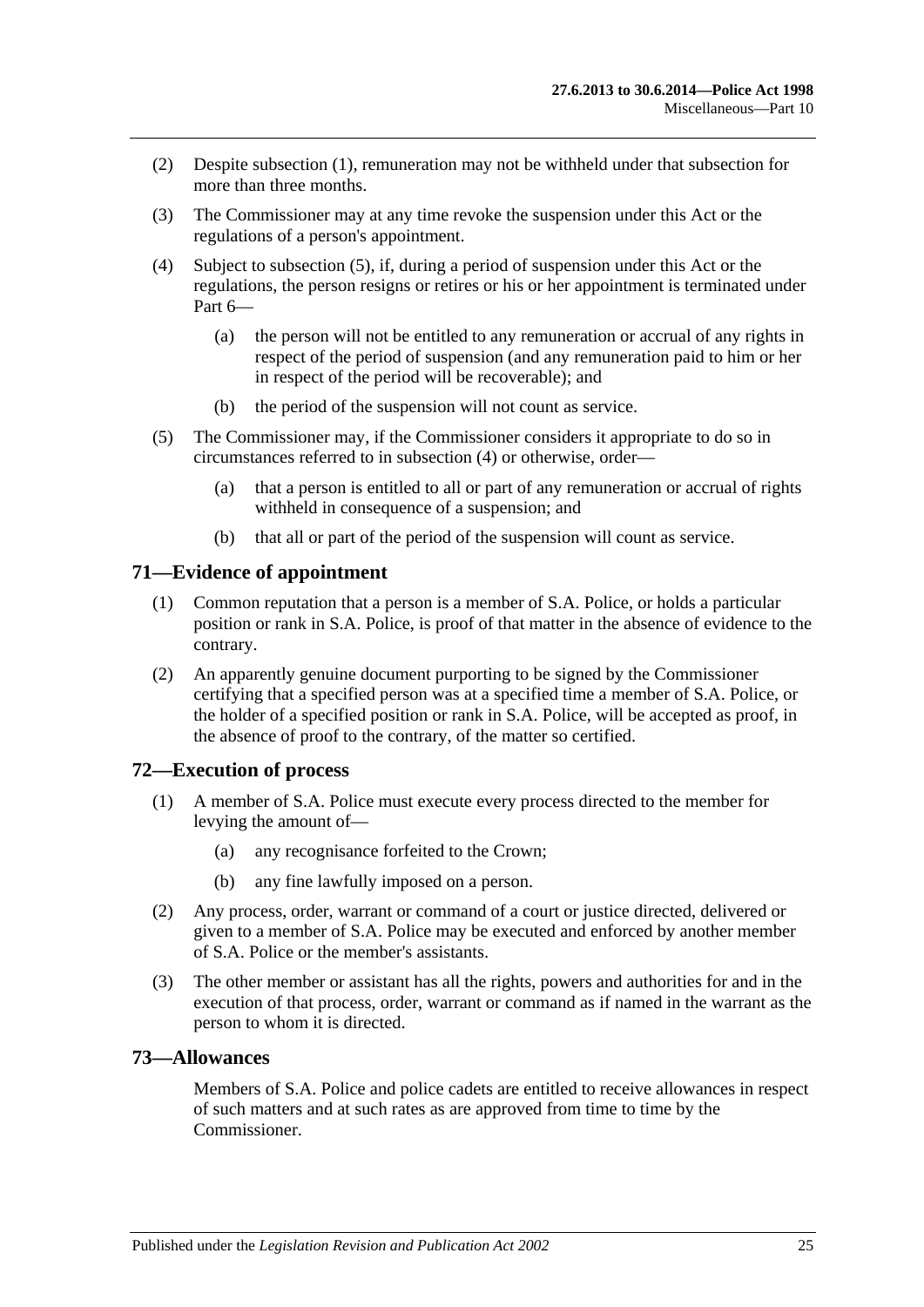#### <span id="page-25-0"></span>**74—Impersonating police and unlawful possession of police property**

- (1) A person who, without lawful excuse—
	- (a) wears what is or appears to be a police uniform; or
	- (b) represents himself or herself by word or conduct to be a police officer,

is guilty of an offence.

Maximum penalty: \$2 500 or imprisonment for six months.

(2) A person who, without lawful excuse, has possession of a police uniform or police property is guilty of an offence.

Maximum penalty: \$2 500 or imprisonment for six months.

- (3) This section does not prevent a person engaged in a theatrical performance or social entertainment from wearing what appears to be a police uniform in the course of, and for the purpose of, the performance or entertainment.
- (4) In this section—

*police officer* means a member of S.A. Police or any other police service or force in Australia or any other country, and includes a police cadet;

*police property* means property supplied, or to be supplied, to a police officer for official purposes;

*police uniform* means all or part of the uniform of a police officer.

#### <span id="page-25-3"></span><span id="page-25-1"></span>**74A—Special provisions relating to criminal intelligence**

- (1) The Commissioner must establish guidelines in relation to the assessment of information that is being considered for classification as criminal intelligence and the management of criminal intelligence.
- <span id="page-25-2"></span>(2) The Commissioner must ensure that records are kept in relation to the use of criminal intelligence.
- (3) The Commissioner must ensure that records referred to in [subsection](#page-25-2) (2) would enable the following information to be determined for each period in relation to which a review is conducted under this section:
	- (a) the number of matters in relation to which criminal intelligence was used during the period;
	- (b) the number of individual pieces of criminal intelligence used in relation to each such matter;
	- (c) the relevant statutory provision for each such matter.
- (4) The Attorney-General must, before 1 July in each year (other than the calendar year in which this section comes into operation), appoint a retired judicial officer to conduct a review on—
	- (a) the effectiveness of the guidelines established under [subsection](#page-25-3) (1); and
	- (b) the use of criminal intelligence,

during the period of 12 months preceding that 1 July.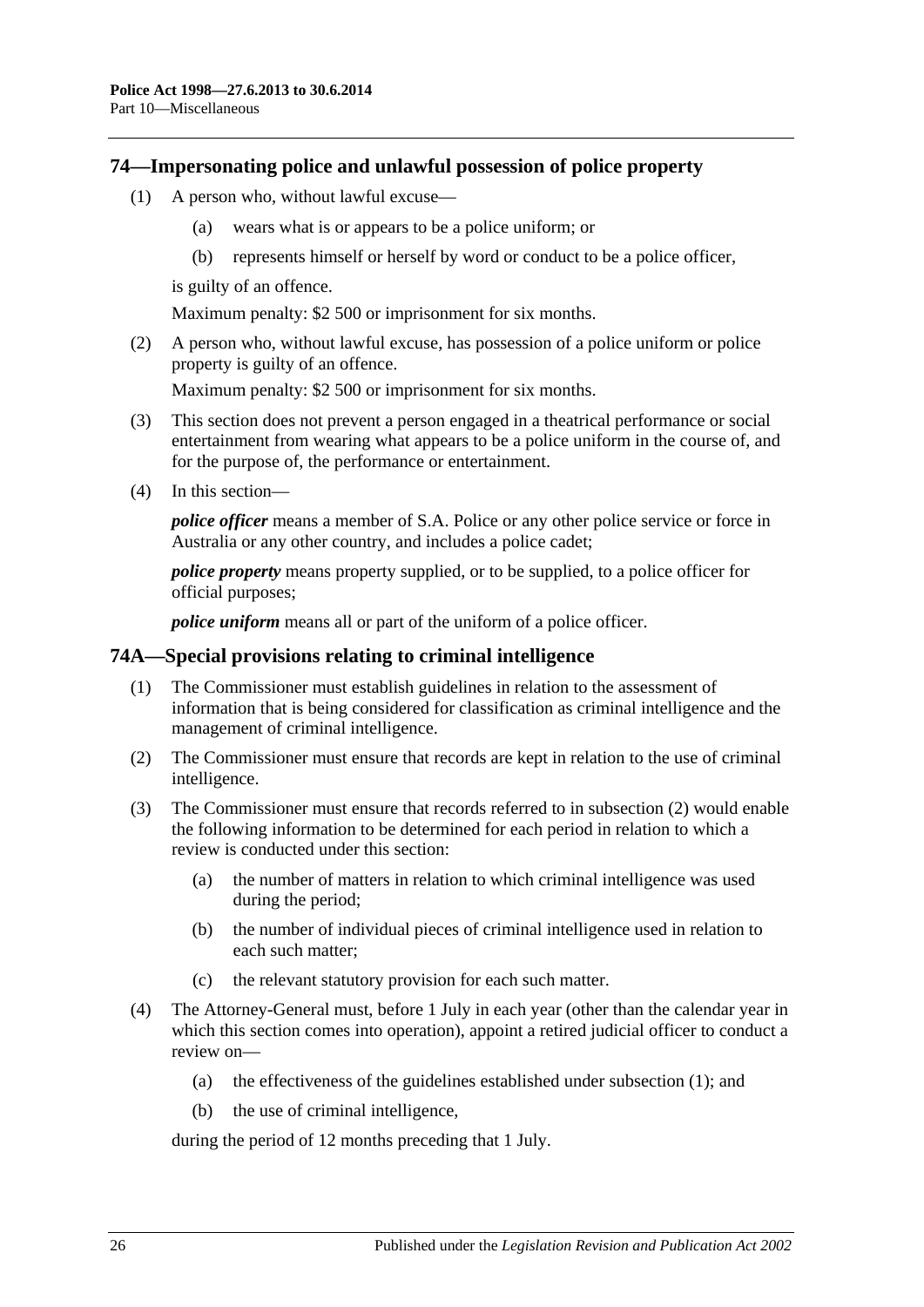- (5) The Commissioner must ensure that a person appointed to conduct a review is provided with such information as he or she may require for the purpose of conducting the review.
- (6) A person conducting a review has, in so doing, the powers of a commission of inquiry under the *[Royal Commissions Act](http://www.legislation.sa.gov.au/index.aspx?action=legref&type=act&legtitle=Royal%20Commissions%20Act%201917) 1917* (and any obligations under an Act to maintain the confidentiality of information do not apply with respect to the provision of such information to the person conducting the review).
- (7) A person conducting a review must maintain the confidentiality of criminal intelligence provided to the person.
- (8) A report on a review must be presented to the Attorney-General on or before 30 September in each year.
- (9) The Attorney-General must, within 12 sitting days after receipt of a report under this section, cause copies of the report to be laid before each House of Parliament.
- (10) In this section—

*criminal intelligence* means information classified by the Commissioner, in accordance with the provisions of any other Act, as criminal intelligence;

*judicial officer* means a person appointed as a judge of the Supreme Court or the District Court or a person appointed as judge of another State or Territory or of the Commonwealth.

#### <span id="page-26-0"></span>**75—Annual reports by Commissioner**

- (1) The Commissioner must, on or before 30 September in each year, deliver to the Minister a report on S.A. Police and its operations during the period of 12 months that ended on the preceding 30 June.
- (2) The Commissioner must include in the report any information required under the regulations or by the Minister.
- (3) The Minister must cause a copy of the report to be laid before each House of Parliament within 12 sitting days after his or her receipt of the report.

# <span id="page-26-1"></span>**76—Regulations**

- (1) The Governor may make such regulations as are contemplated by this Act, or as are necessary or expedient for the purposes of this Act.
- (2) A regulation—
	- (a) may be of general or limited application and may vary in operation according to factors stated in the regulation; and
	- (b) may leave a matter or thing to be determined, dispensed with, regulated or prohibited according to the discretion of the Minister or the Commissioner, either generally or in a particular case or class of cases; and
	- (ba) may fix fees and provide for the payment, recovery, refund, waiver or reduction of such fees; and
	- (c) may impose a penalty not exceeding \$1 250 for contravention of, or non-compliance with, the regulation.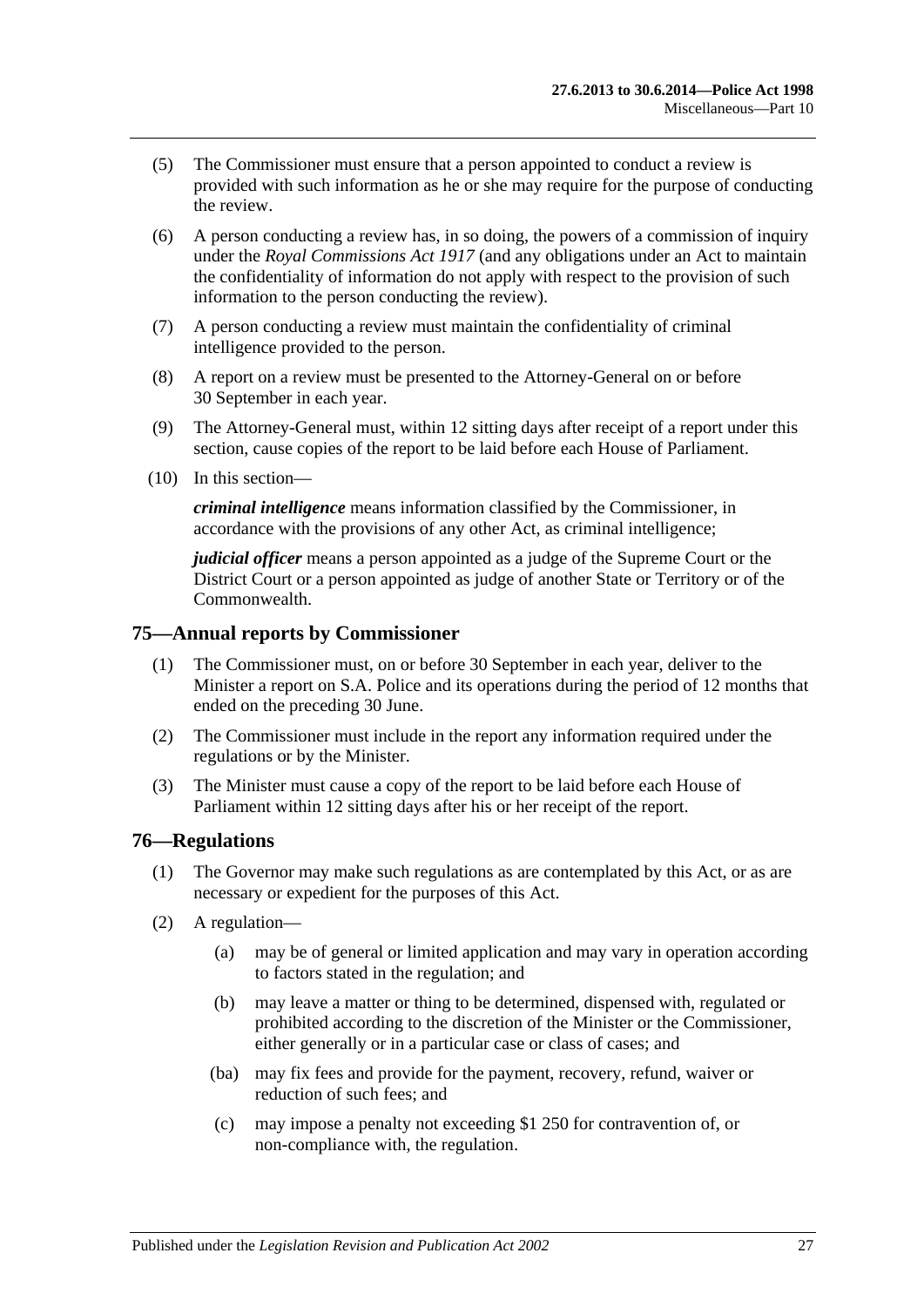# <span id="page-27-0"></span>**Schedule 1—Police Review Tribunal**

# <span id="page-27-1"></span>**1—Constitution of Tribunal**

- (1) The Police Review Tribunal is established.
- (2) The Chief Magistrate of the Magistrates Court will, on the commencement of any proceedings under [Divisions 1](#page-18-2) or [2](#page-19-3) of [Part 8,](#page-18-1) select a Magistrate to constitute the Tribunal for the purpose of those proceedings.
- (3) The Tribunal will, for the purposes of proceedings under [Division 3](#page-20-0) of [Part 8,](#page-18-1) consist of a person appointed by the Minister under [subclause](#page-27-4) (4) or, if that person is unable to act, a person appointed as a deputy under [subclause](#page-27-5) (5).
- <span id="page-27-4"></span>(4) The Minister may appoint a person to the Tribunal for a term of three years and on conditions determined by the Minister.
- <span id="page-27-5"></span>(5) The Minister may appoint a deputy of a person appointed to the Tribunal under [subclause](#page-27-4) (4).
- (6) The appointment of a deputy will be for a term of three years and on conditions determined by the Minister.
- (7) A person appointed under [subclause](#page-27-4) (4) or [\(5\)—](#page-27-5)
	- (a) will be eligible for reappointment at the end of a term of office;
	- (b) may resign by written notice addressed to the Minister;
	- (c) may be removed from office by the Minister on the ground of misconduct, neglect of duty, incompetence, or physical or mental incapacity to carry out official duties.

# <span id="page-27-2"></span>**2—Secretary to Tribunal**

The Minister will appoint a Secretary to the Tribunal.

# <span id="page-27-7"></span><span id="page-27-3"></span>**3—Proceedings before Tribunal**

- (1) The Tribunal must in relation to any proceedings before the Tribunal give the Commissioner and the applicant (the *parties* to the proceedings) reasonable notice of the time and place at which the proceedings are to be heard and must afford them a reasonable opportunity to call or give evidence, to examine or cross-examine witnesses and to make submissions to the Tribunal.
- (2) Subject to [subclause](#page-27-6) (3), a party to proceedings before the Tribunal is entitled to appear personally, or by representative, in the proceedings.
- <span id="page-27-6"></span>(3) A party is not entitled to be represented by a legal practitioner in proceedings under [Division 3](#page-20-0) of [Part 8.](#page-18-1)
- (4) If a party to whom notice has been given under [subclause](#page-27-7) (1) does not attend at the time and place fixed by the notice, the Tribunal may proceed in the absence of the party.
- (5) In its proceedings under this Act, the Tribunal—
	- (a) will act according to equity, good conscience and the substantial merits of the case without regard to technicalities and legal forms; and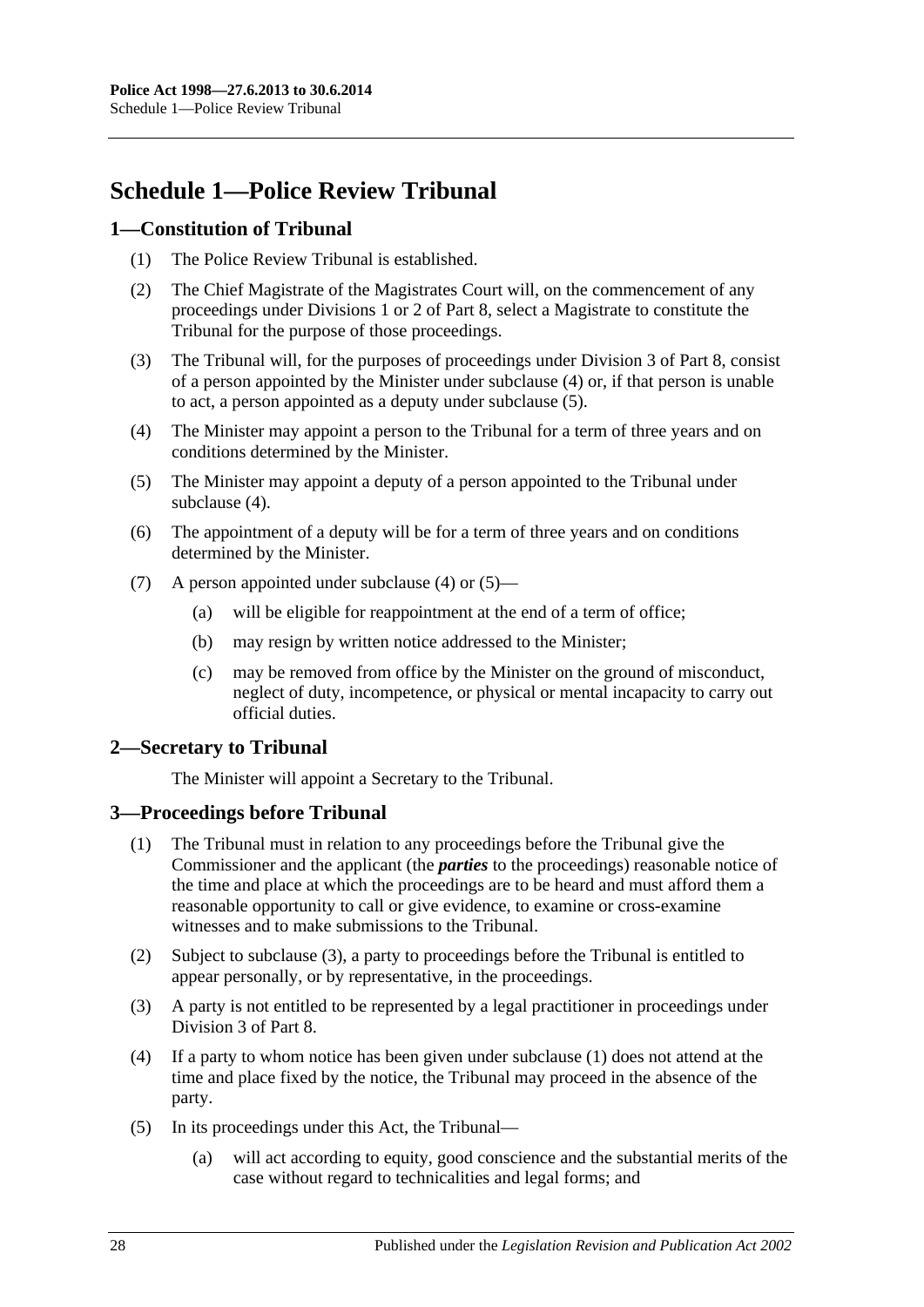- (b) is not bound by any rules of evidence, but may inform itself on any matter in such manner as it thinks fit.
- (6) The Tribunal must keep a record of any evidence taken during proceedings.
- (7) The Tribunal may decline to hear or determine proceedings that appear to be trivial, frivolous or vexatious.

#### <span id="page-28-0"></span>**4—Powers of Tribunal**

- (1) The Tribunal may, for the purposes of its proceedings—
	- (a) by summons signed by the Tribunal or the Secretary to the Tribunal, require the attendance before the Tribunal of any person; and
	- (b) by summons signed by the Tribunal or the Secretary to the Tribunal, require the production of any document, object or material; and
	- (c) require a person to make an oath or affirmation truly to answer all questions put by the Tribunal or a person appearing before the Tribunal; and
	- (d) require a person appearing before the Tribunal to answer any relevant questions put by the Tribunal or a person appearing before the Tribunal.
- (2) Subject to [subclause](#page-28-4) (3), if a person—
	- (a) who has been served with a summons to attend before the Tribunal fails without reasonable excuse to attend in obedience to the summons; or
	- (b) who has been served with a summons to produce any document, object or material fails without reasonable excuse to comply with the summons; or
	- (c) misbehaves before the Tribunal, wilfully insults the Tribunal or interrupts the proceedings of the Tribunal; or
	- (d) refuses to be sworn or to affirm, or to answer a relevant question, when required to do so by the Tribunal,

the person is guilty of an offence and liable to a penalty not exceeding \$2 500.

<span id="page-28-4"></span>(3) A person is not obliged to answer a question under this clause if the answer to the question would tend to incriminate the person of an offence, or to produce any document, object or material if it or its contents would tend to incriminate the person of an offence.

# <span id="page-28-1"></span>**5—Practice and procedure**

Subject to this Act and the regulations, the practice and procedure of the Tribunal are to be as determined by the Tribunal.

# <span id="page-28-2"></span>**Schedule 2—Transitional provisions**

#### <span id="page-28-5"></span><span id="page-28-3"></span>**2—Transitional provisions**

(1) Subject to this clause, a person holding a position or employed under the repealed Act immediately before the commencement of this Act continues, subject to this Act, in the position or employment as if appointed under the corresponding provision of this Act.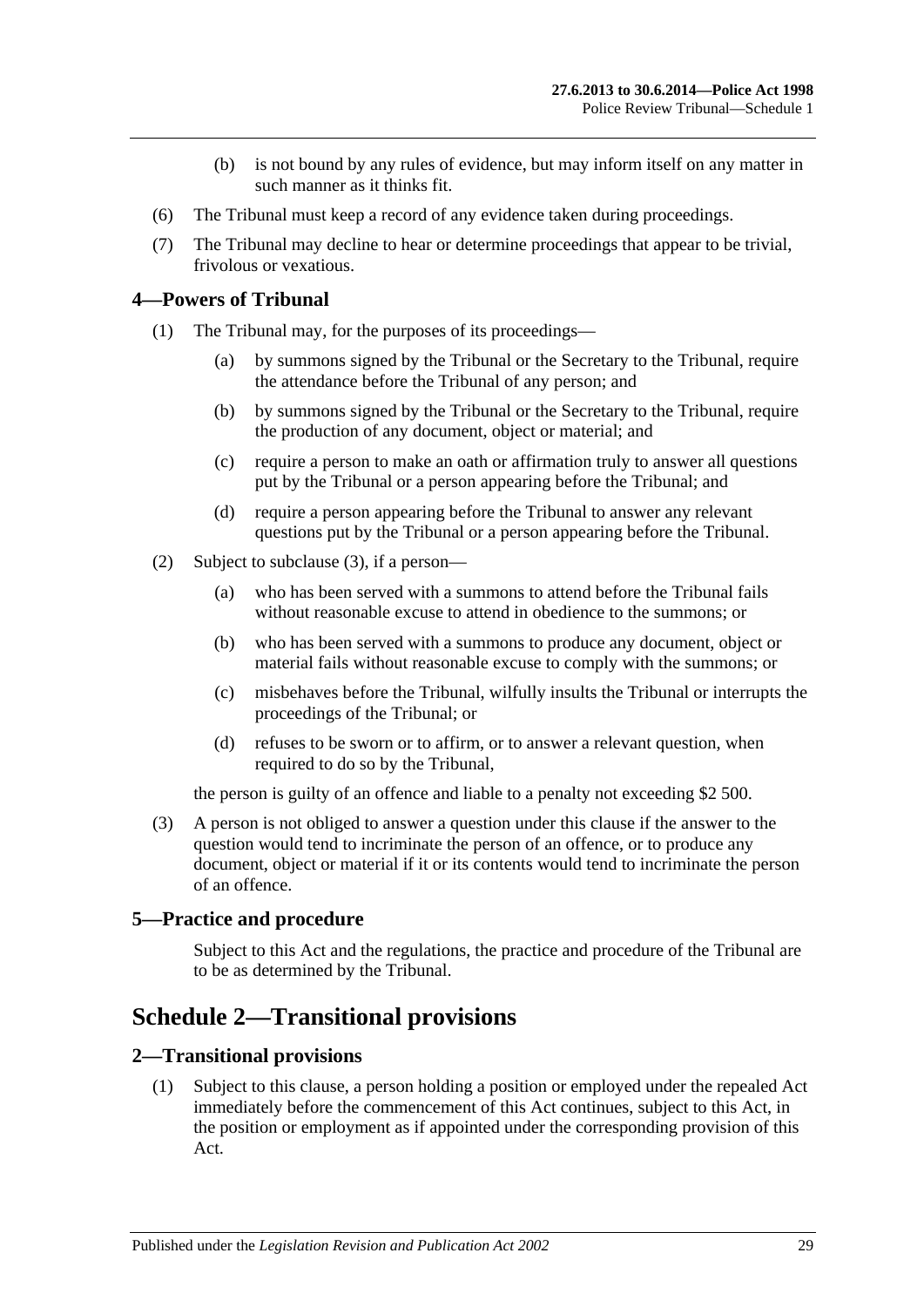- (2) For the purposes of [subclause](#page-28-5) (1), a police aide is to be taken to continue as a community constable.
- (3) [Sections](#page-7-0) 16, [17](#page-7-1) and [18](#page-8-0) do not apply to the holder of a position of Assistant Commissioner appointed to the position before the commencement of the *[Police](http://www.legislation.sa.gov.au/index.aspx?action=legref&type=act&legtitle=Police%20(Contract%20Appointments)%20Amendment%20Act%201996)  [\(Contract Appointments\) Amendment Act](http://www.legislation.sa.gov.au/index.aspx?action=legref&type=act&legtitle=Police%20(Contract%20Appointments)%20Amendment%20Act%201996) 1996* (19 December 1996) and instead the provisions of this Act relating to conditions of appointment, performance standards and termination of appointment (including [subclause](#page-29-0) (4)) apply to the holder of such a position in the same way as to an officer below the rank of Assistant Commissioner.
- <span id="page-29-0"></span>(4) The provisions of [Part 4](#page-9-0) relating to performance standards apply to an officer below the rank of Assistant Commissioner appointed to his or her position before the commencement of this Act as well as to a person appointed to a position as an officer after that commencement.
- (5) General and special orders given by the Commissioner and in force under the repealed Act immediately before the commencement of this Act continue in force subject to this Act as if given under [Part 2](#page-3-0) of this Act.
- (6) A direction, determination, limitation, delegation or decision of any kind given, imposed or made by the Commissioner and in force under the repealed Act immediately before the commencement of this Act continues in force subject to this Act as if given, imposed or made under the corresponding provision of this Act.
- (7) A reference in another Act or in an instrument (whether of a legislative nature or not) to a police aide is to be read as a reference to a community constable.
- (8) The *[Acts Interpretation Act](http://www.legislation.sa.gov.au/index.aspx?action=legref&type=act&legtitle=Acts%20Interpretation%20Act%201915) 1915* applies, except to the extent of any inconsistency with the provisions of this Schedule, to the repeal effected by this Schedule.
- (9) In this clause—

*repealed Act* means the *[Police Act](http://www.legislation.sa.gov.au/index.aspx?action=legref&type=act&legtitle=Police%20Act%201952) 1952* repealed by this Schedule.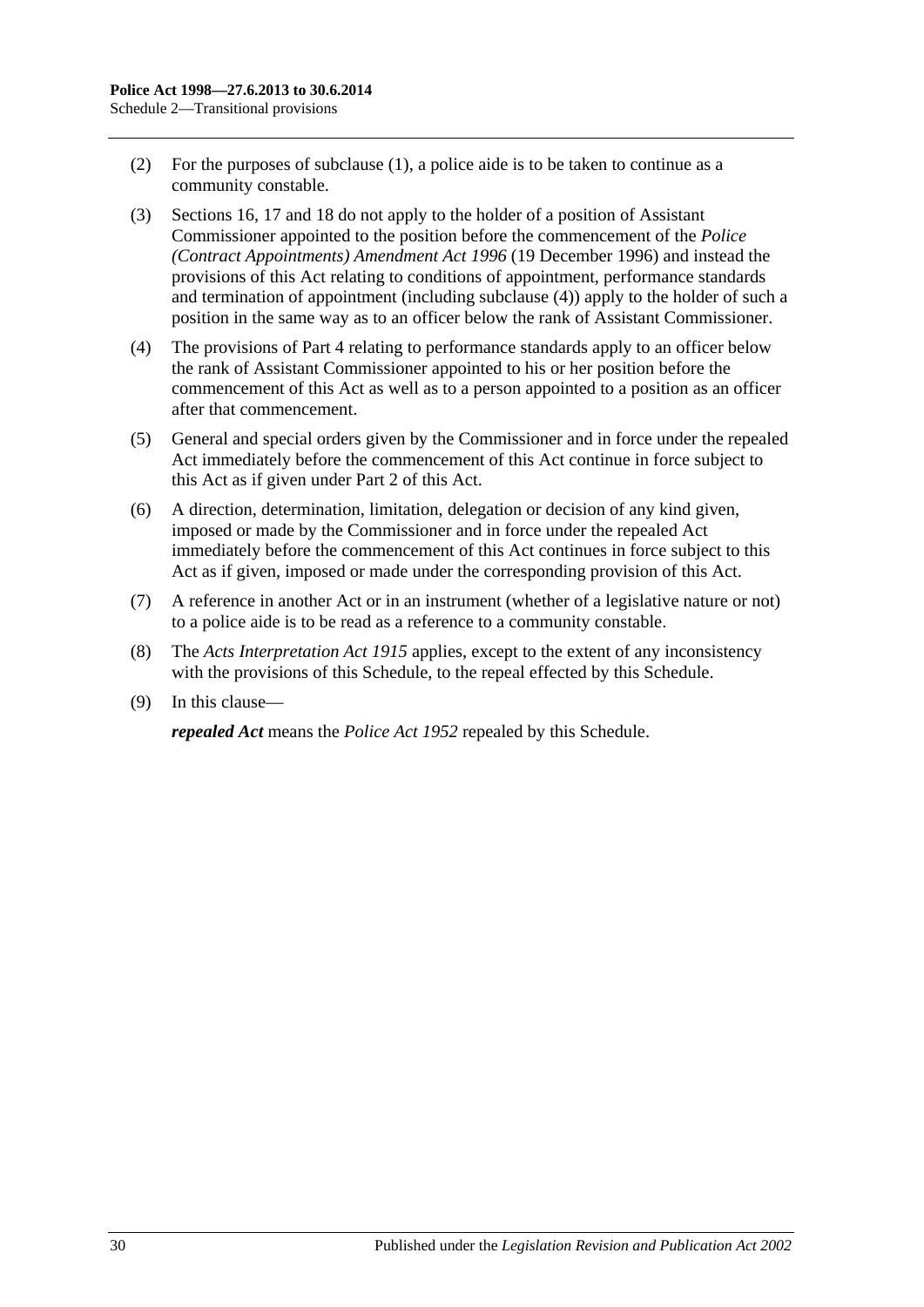# <span id="page-30-0"></span>**Legislative history**

# **Notes**

- Amendments of this version that are uncommenced are not incorporated into the text.
- Please note—References in the legislation to other legislation or instruments or to titles of bodies or offices are not automatically updated as part of the program for the revision and publication of legislation and therefore may be obsolete.
- Earlier versions of this Act (historical versions) are listed at the end of the legislative history.
- For further information relating to the Act and subordinate legislation made under the Act see the Index of South Australian Statutes or www.legislation.sa.gov.au.

# **Legislation repealed by principal Act**

The *Police Act 1998* repealed the following:

*Police Act 1952*

# **Legislation amended by principal Act**

The *Police Act 1998* amended the following:

*Acts Interpretation Act 1915 Police Superannuation Act 1990*

# **Principal Act and amendments**

New entries appear in bold.

| Year No |                | Title                                                                                 | Assent     | Commencement                                                                          |
|---------|----------------|---------------------------------------------------------------------------------------|------------|---------------------------------------------------------------------------------------|
| 1998 55 |                | Police Act 1998                                                                       | 3.9.1998   | 1.7.1999 (Gazette 30.6.1999 p3310)                                                    |
| 2000    | $\overline{4}$ | District Court (Administrative and<br>Disciplinary Division) Amendment<br>Act 2000    | 20.4.2000  | Sch 1 (cl 31)-1.6.2000 ( <i>Gazette</i><br>18.5.2000 p2554)                           |
| 2004 51 |                | <b>Statutes Amendment (Miscellaneous</b><br>Superannuation Measures No 2) Act<br>2004 | 16.12.2004 | Pt 3 (s 9)—13.1.2005 ( <i>Gazette 13.1.2005</i><br><i>p</i> <sup>69</sup> )           |
| 2012 19 |                | <b>Statutes Amendment (Criminal</b><br>Intelligence) Act 2012                         | 24.5.2012  | Pt 6 (s 10)-12.7.2012 (Gazette<br>12.7.2012 p3110)                                    |
| 2012 52 |                | Independent Commissioner Against<br>Corruption Act 2012                               | 6.12.2012  | Sch 3 (cll 60—62)—20.12.2012 ( <i>Gazette</i><br>20.12.2012 p5742)                    |
| 2013 27 |                | Police (GST Exemption) Amendment 27.6.2013<br>Act 2013                                |            | 27.6.2013                                                                             |
| 2013    | 49             | Statutes Amendment (Police) Act 2013 24.10.2013                                       |            | Pt 2 (s 15)—1.7.2014; ss 4—14, 16—18<br>& Sch 1-1.9.2014 (Gazette 26.6.2014)<br>p3021 |